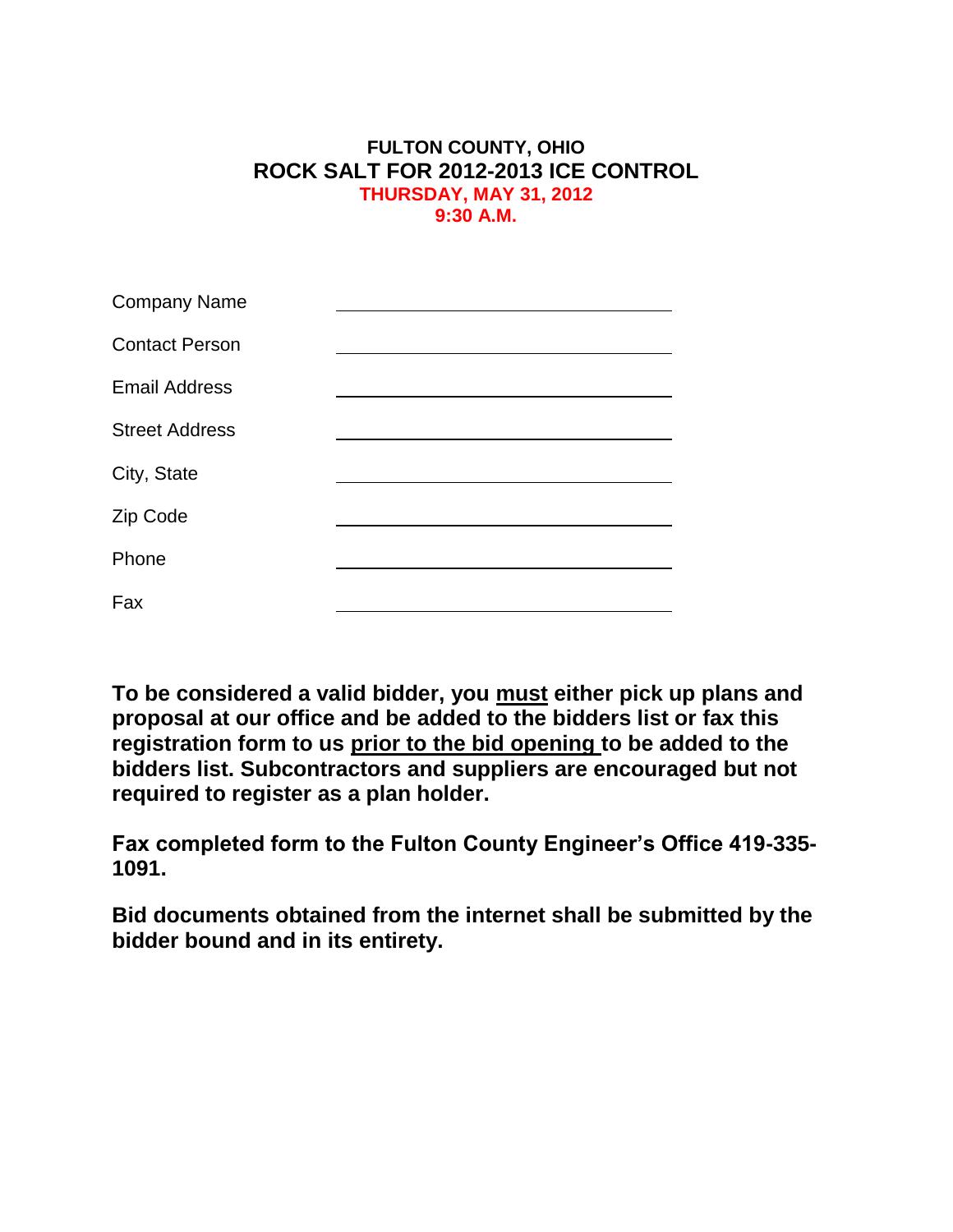#### PROPOSAL

#### OFFICE OF THE FULTON COUNTY ENGINEER

#### FULTON COUNTY COMMISSIONERS

Dean Genter Paul Barnaby Perry Rupp

FULTON COUNTY ENGINEER **Frank T. Onweller, P.E., P.S.**

PROJECT: **ROCK SALT FOR 2012 - 2013 ICE CONTROL**

BID OPENING: **9:30 A.M., Thursday, May 31, 2012** 

LOCATION: FULTON COUNTY COMMISSIONER'S OFFICE

152 S. FULTON STREET, WAUSEON, OHIO 43567

| <b>BID SUBMITTED BY:</b> |                  |           |          |  |
|--------------------------|------------------|-----------|----------|--|
|                          |                  | (Company) |          |  |
|                          | <b>STREET</b>    |           |          |  |
|                          | <b>CITY CITY</b> |           |          |  |
|                          | <b>STATE</b>     |           | ZIP CODE |  |
|                          | <b>PHONE</b>     |           | FAX      |  |

Note: Specifications accompany and are a part of this Proposal.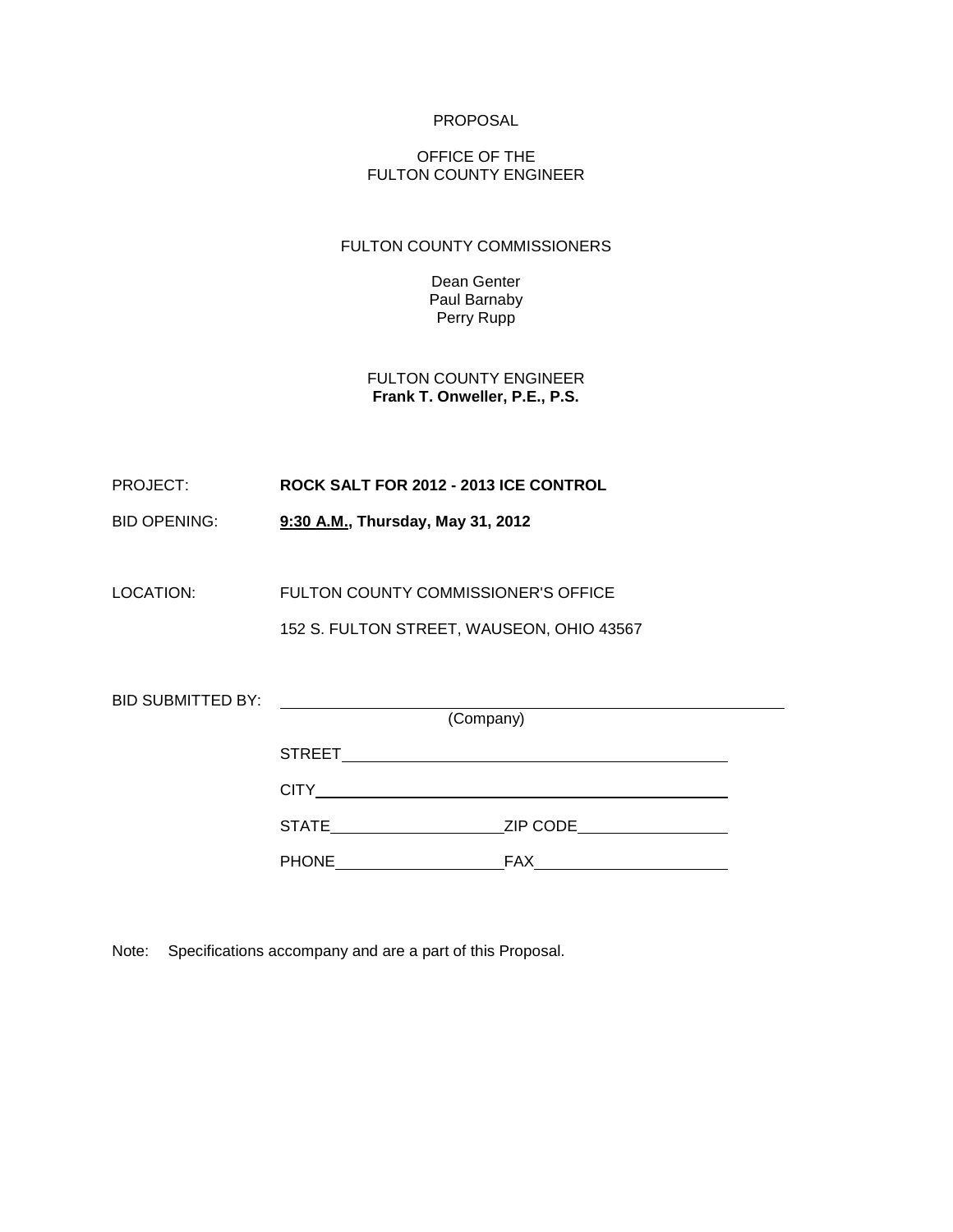## **LEGAL NOTICE**

The Fulton County Commissioners will receive sealed Unit Price Bids for Road Salt for Ice Control at the Fulton County Commissioners Office, 152 S. Fulton St., Suite 270, Wauseon, Ohio **until 9:30 A.M., Thursday, May 31, 2012**, at which time they will be publicly opened and read aloud.

Plans, specifications, proposals, and estimated quantities may be obtained or examined at the office of Frank T. Onweller, P.E., P.S., Fulton County Engineer, 9120 County Road 14, Wauseon, Ohio on weekdays, excluding holidays, between the hours of 8:00 A.M. and 4:30 P.M. local time.

Legal notice, bid documents, and plan holders list are also posted on the internet at *www.fultoncountyoh.com/engineer.htm under the "bids" heading.*

Bids shall be secured by submitting a bid bond or certified check, cashier's check or money order on a solvent bank or savings and loan association equal to 5% of the bid. The bid bond or certified check, cashier's check or money order shall be held as security by the contracting authority until a contract is entered into, delivery is made and the service, supplies, equipment or material is accepted by the contracting authority.

Bids must be submitted in a sealed envelope with the name of the Bidder and the name of the Proposal written on the outside of the envelope.

The Board of County Commissioners of Fulton County reserves the right to reject any and all bids.

> Dean Genter Paul Barnaby Perry Rupp Fulton County Commissioners Jennifer Connors, Clerk

**Notice to Advertise: Publish May 15, 2012**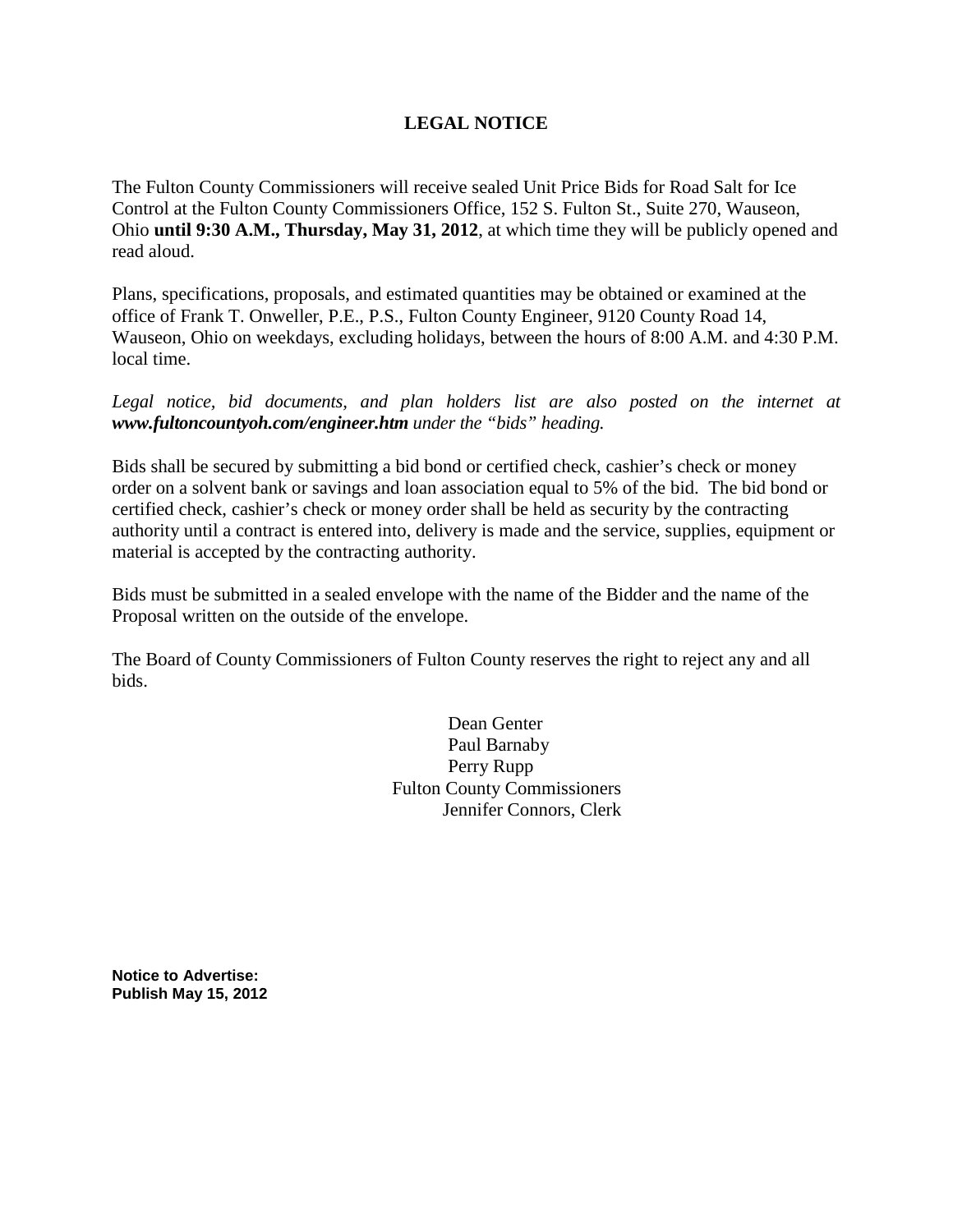## TABLE OF CONTENTS

## ing the contract of the contract of the contract of the contract of the contract of the contract of the contract of the contract of the contract of the contract of the contract of the contract of the contract of the contra

| <b>LEGAL NOTICE</b>                                                      |                |
|--------------------------------------------------------------------------|----------------|
| <b>INSTRUCTION TO BIDDERS</b>                                            | 1              |
| <b>SPECIFICATIONS</b>                                                    | $\overline{2}$ |
| <b>BID SCHEDULE</b>                                                      | 3              |
| NON-COLLUSION AFFIDAVIT                                                  | 4              |
| PERSONAL PROPERTY TAX AFFIDAVIT                                          | 5              |
| NON-DISCRIMINATION AFFIDAVIT                                             | 6              |
| NO FINDINGS FOR RECOVERY AFFIDAVIT                                       | 7              |
| OHIO DEPARTMENT OF PUBLIC SAFETY - DECLARATION<br>OF MATERIAL ASSISTANCE | $8 - 9$        |
| <b>TERRORIST EXCLUSION LIST</b>                                          | 10 - 20        |

IF ANY OF THE PAGES LISTED ABOVE ARE NOT INCLUDED IN THESE CONTRACT DOCUMENTS, PLEASE ADVISE.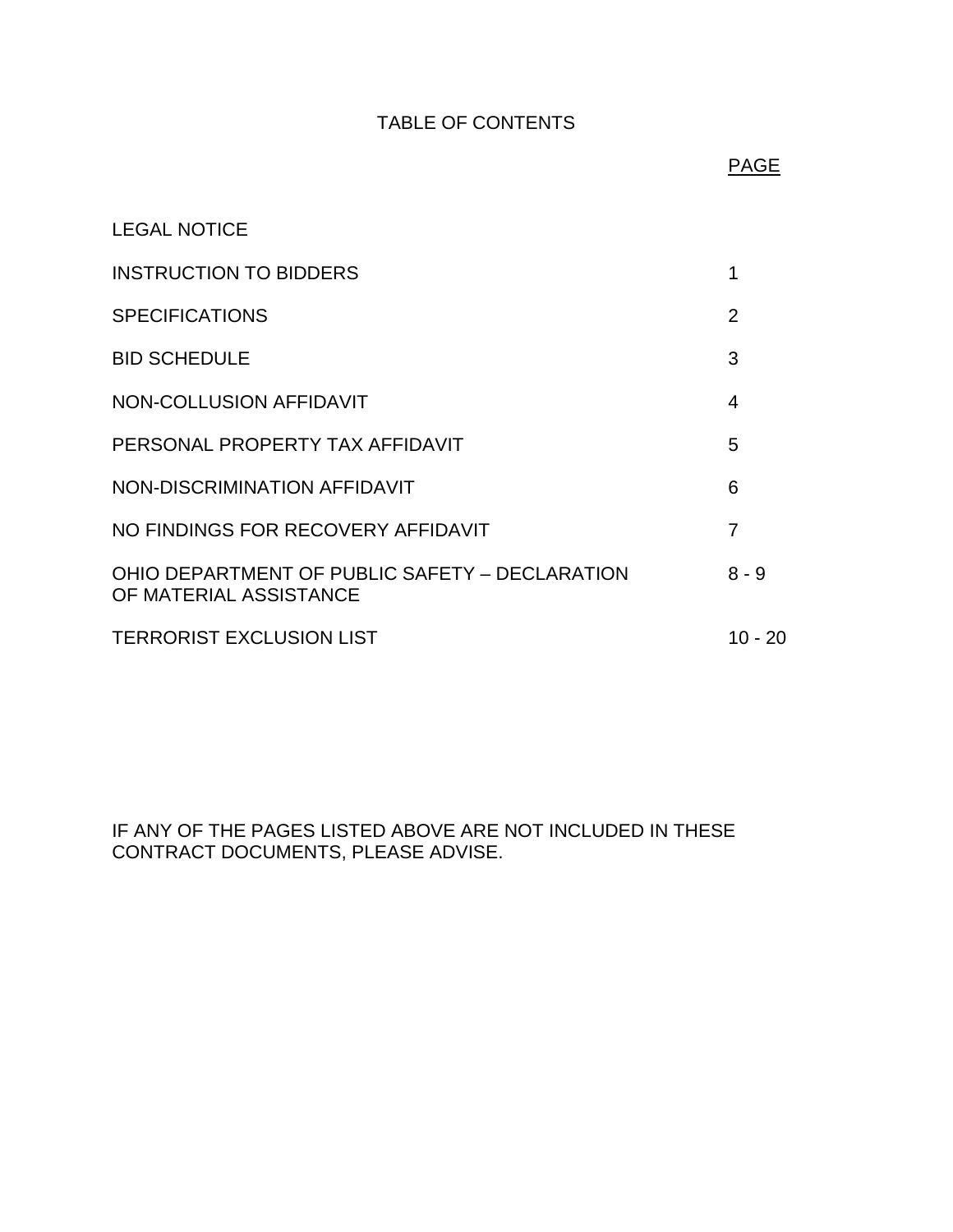## INSTRUCTION TO BIDDERS

- I. All Proposals must be in a sealed envelope and marked on the outside as **"Bid for Rock Salt"**, along with the name and address of the bidder.
- II. The bidder is required to fill in all blank spaces in ink and shall indicate a unit price bid for each item of the proposal. The unit price will be used to determine the low bidder. It is estimated that approximately 3,600 tons may be required for the season.
- III. The contracting authority reserves the right to waive any irregularities in the bidding procedure that are not in conflict with the Revised Code of Ohio.
- IV. Bids shall be secured by submitting a Bid Bond or Certified Check, Cashier's Check or Money Order on a solvent bank or savings and loan association equal to 5% of the bid. The Bid Bond or Certified Check, Cashier's Check or Money Order shall be held as security by the contracting authority until a contract is entered into, delivery is made and the service, supplies, equipment or material is accepted by the contracting **authority.**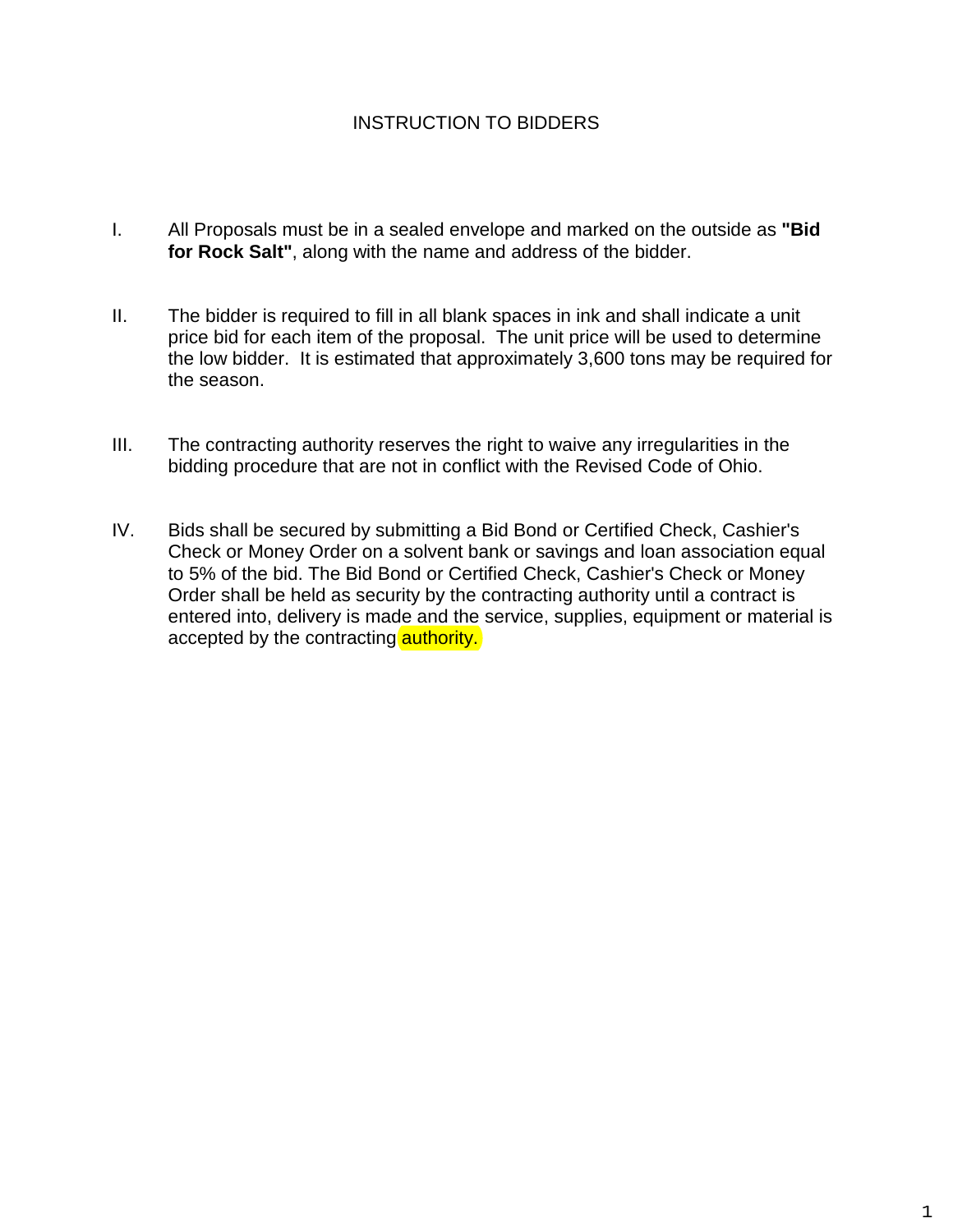## **SPECIFICATIONS**

Material shall consist of bulk highway deicing rock salt, treated with anti-caking agent and conforming to State of Ohio, Department of Transportation Specifications for Sodium Chloride, Item 712.03.

Delivery will be made to the Fulton County Garage at 9120 Co. Road 14, Wauseon, Ohio. The Fulton County Garage is located two (2) miles north of Wauseon on County Road 14.

It is estimated that approximately three thousand, six hundred (3,600) tons of salt could be purchased under this contract, with the exact amount determined by weather conditions. Orders will be made in 100 ton lots with delivery to be within two days after the order is placed.

Unit prices shall remain firm until March 31, 2013 and payment for delivered material will be made within 30 days after receipt of statement.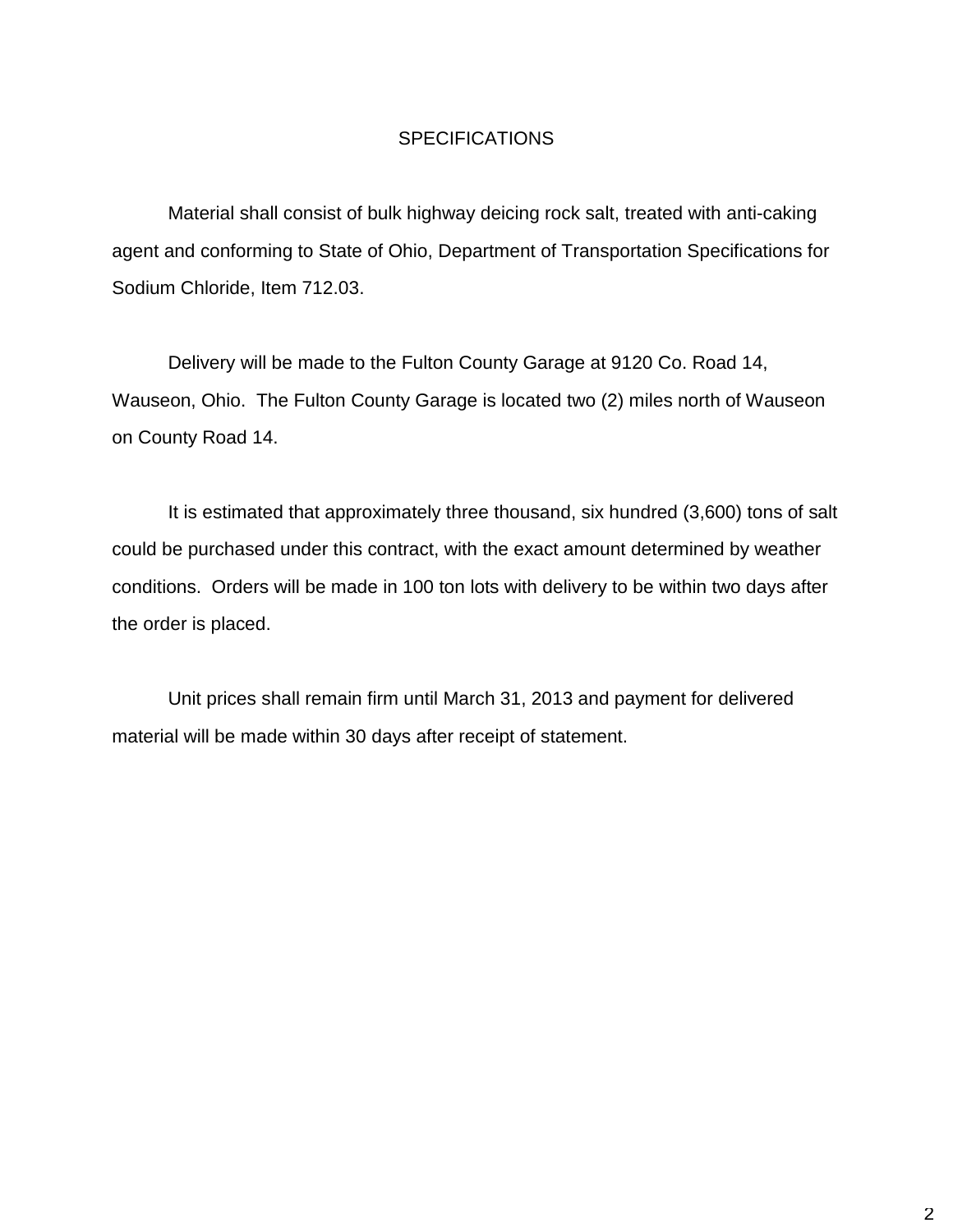## BID SCHEDULE

| <b>PROJECT</b> | ROCK SALT - 2012-2013 ICE CONTROL |
|----------------|-----------------------------------|
|                |                                   |

### TO THE BOARD OF FULTON COUNTY COMMISSIONERS

The undersigned having full knowledge of the specifications and the conditions of this Proposal, hereby agrees to furnish the material according to the specifications, and to accept the unit price specified

on the attached Bid Schedule below for each item as full compensation of the material in this Proposal.

#### BID SCHEDULE

| <b>ITEM</b>                                       | UNIT PRICE BID                                                                            |
|---------------------------------------------------|-------------------------------------------------------------------------------------------|
| Bulk Highway Deicing Salt - 100 Ton Lots          |                                                                                           |
| Delivery by truck                                 |                                                                                           |
| <b>Hauled by County</b>                           | the control of the control of the control of the control of the control of the control of |
|                                                   |                                                                                           |
| FOR ORDERING INFORMATION CONTACT:                 |                                                                                           |
|                                                   |                                                                                           |
| PHONE NO.: <u>_______________________________</u> |                                                                                           |
|                                                   | Respectfully submitted:                                                                   |
|                                                   | Company                                                                                   |
| Attest:                                           |                                                                                           |
| <b>Corporation Seal</b>                           | Title<br>By                                                                               |

discussion of the contract of the contract of the contract of the contract of the contract of the contract of the contract of the contract of the contract of the contract of the contract of the contract of the contract of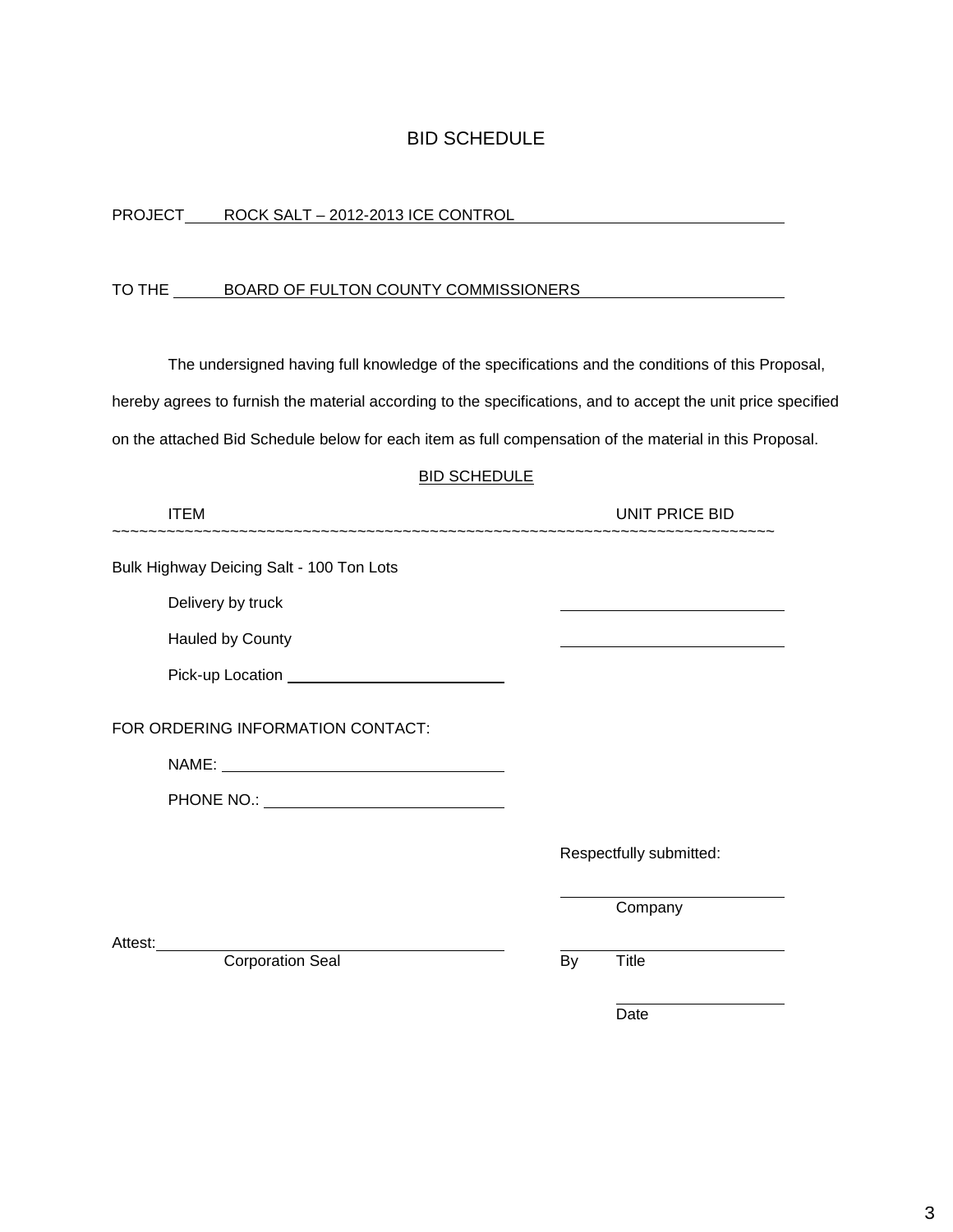## **NON- COLLUSION AFFIDAVIT (This affidavit must be executed for the bid to be considered)**

| State of  |       |
|-----------|-------|
|           | ) ss. |
| County of |       |

I,\_\_\_\_\_\_\_\_\_\_\_\_\_\_\_\_\_\_\_\_\_\_\_\_\_\_\_\_\_\_\_\_\_\_\_\_\_\_\_\_\_\_\_\_\_\_\_\_\_\_\_\_\_\_\_\_\_\_\_\_\_\_\_\_\_\_\_, (Name of party signing affidavit) (Title)

being duly sworn, do depose and say:

that \_\_\_\_\_\_\_\_\_\_\_\_\_\_\_\_\_\_\_\_\_\_\_\_\_\_\_\_\_\_\_\_\_\_\_\_\_\_\_\_\_\_\_\_\_\_\_\_\_\_\_\_\_\_\_\_\_\_\_\_\_\_\_\_\_, (Insert name of Individual, Co-partnership, or Corporation)

its agent, officers or employees have not directly or indirectly entered into any agreement, participated in any collusion, or otherwise taken any action in restraint of free competitive bidding in connection with this proposal.

 $\frac{1}{\sqrt{2\pi}}$  ,  $\frac{1}{\sqrt{2\pi}}$  ,  $\frac{1}{\sqrt{2\pi}}$  ,  $\frac{1}{\sqrt{2\pi}}$  ,  $\frac{1}{\sqrt{2\pi}}$  ,  $\frac{1}{\sqrt{2\pi}}$  ,  $\frac{1}{\sqrt{2\pi}}$  ,  $\frac{1}{\sqrt{2\pi}}$  ,  $\frac{1}{\sqrt{2\pi}}$  ,  $\frac{1}{\sqrt{2\pi}}$  ,  $\frac{1}{\sqrt{2\pi}}$  ,  $\frac{1}{\sqrt{2\pi}}$  ,  $\frac{1}{\sqrt{2\pi}}$  , (Signature)

 $\frac{1}{\sqrt{2\pi}}$  , which is a set of the set of the set of the set of the set of the set of the set of the set of the set of the set of the set of the set of the set of the set of the set of the set of the set of the set of (Title)

Sworn to before me, and subscribed in my presence, this \_\_\_\_\_\_\_day  $of$  \_\_\_\_\_\_\_\_\_\_\_\_\_\_\_\_\_\_\_\_\_, 20\_\_\_\_\_\_\_\_.

 $\frac{1}{\sqrt{2\pi}}$  ,  $\frac{1}{\sqrt{2\pi}}$  ,  $\frac{1}{\sqrt{2\pi}}$  ,  $\frac{1}{\sqrt{2\pi}}$  ,  $\frac{1}{\sqrt{2\pi}}$  ,  $\frac{1}{\sqrt{2\pi}}$  ,  $\frac{1}{\sqrt{2\pi}}$  ,  $\frac{1}{\sqrt{2\pi}}$  ,  $\frac{1}{\sqrt{2\pi}}$  ,  $\frac{1}{\sqrt{2\pi}}$  ,  $\frac{1}{\sqrt{2\pi}}$  ,  $\frac{1}{\sqrt{2\pi}}$  ,  $\frac{1}{\sqrt{2\pi}}$  , Notary Public

\_\_\_\_\_\_\_\_\_\_\_\_ County, Ohio.

(SEAL) My commission expires

\_\_\_\_\_\_\_\_\_\_\_\_\_\_\_\_\_\_\_, 20\_\_\_\_\_\_.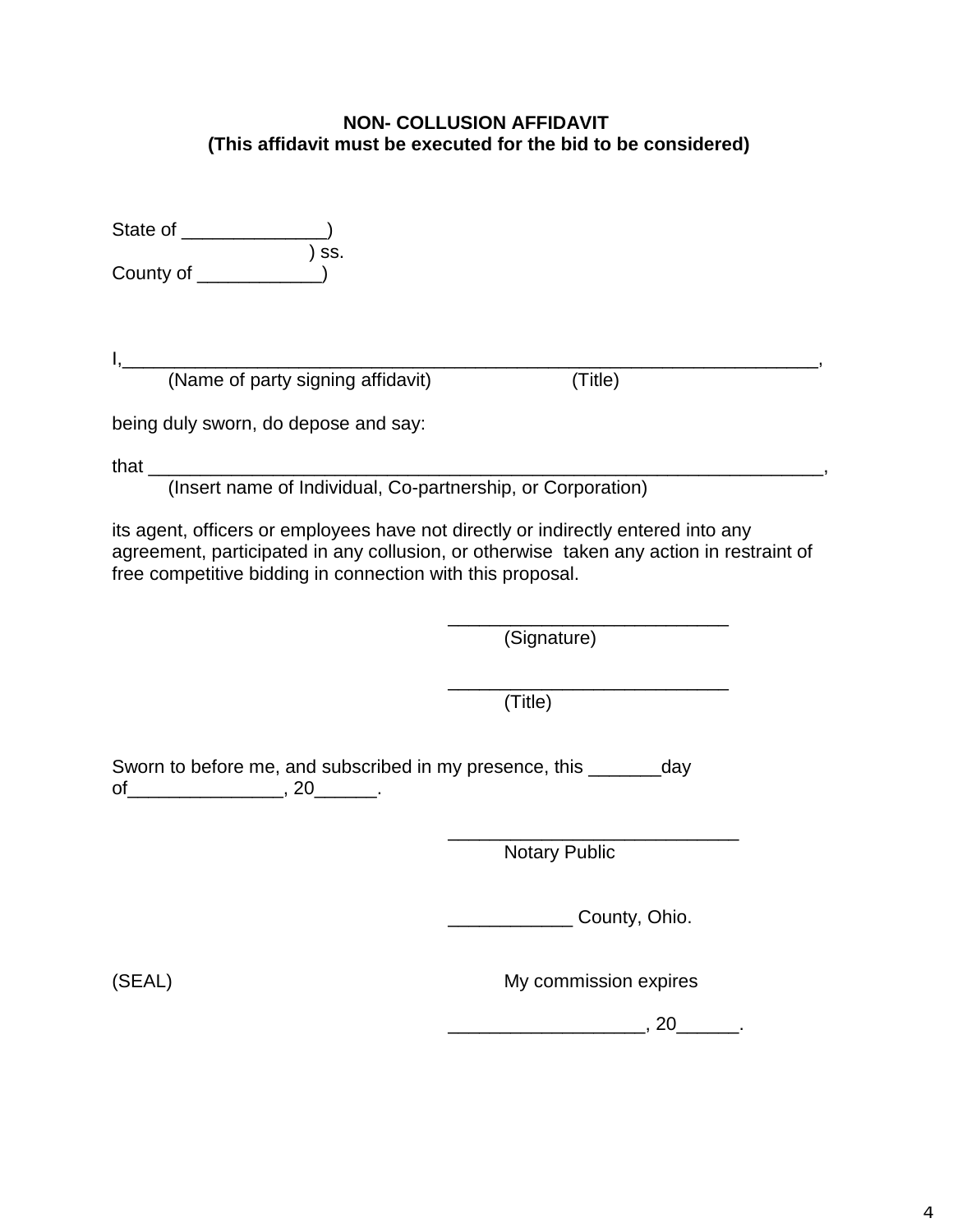## **PERSONAL PROPERTY TAX AFFIDAVIT (This affidavit must be executed for the bid to be considered)**

| ) SS.                                                                                                                      |                                                                                                                                                                                 |
|----------------------------------------------------------------------------------------------------------------------------|---------------------------------------------------------------------------------------------------------------------------------------------------------------------------------|
| (Amount)<br><u> 1990 - Johann Barnett, f</u><br>(Amount)<br>general tax list of personal property for Fulton County, Ohio. | Before me, a Notary Public, in and for said county, personally<br>sworn deposes and says that at the time the bid was submitted he<br>in penalties and interest as shown on the |
|                                                                                                                            | Contractor                                                                                                                                                                      |
|                                                                                                                            | By                                                                                                                                                                              |
|                                                                                                                            | Sworn to before me, and subscribed in my presence, this _______________________day of                                                                                           |
| $\sim$ , 20 $\sim$                                                                                                         |                                                                                                                                                                                 |
|                                                                                                                            | <b>Notary Public</b>                                                                                                                                                            |
|                                                                                                                            | County, Ohio.                                                                                                                                                                   |
| (SEAL)                                                                                                                     | My Commission Expires:                                                                                                                                                          |
|                                                                                                                            | $20 \qquad \qquad$                                                                                                                                                              |
|                                                                                                                            |                                                                                                                                                                                 |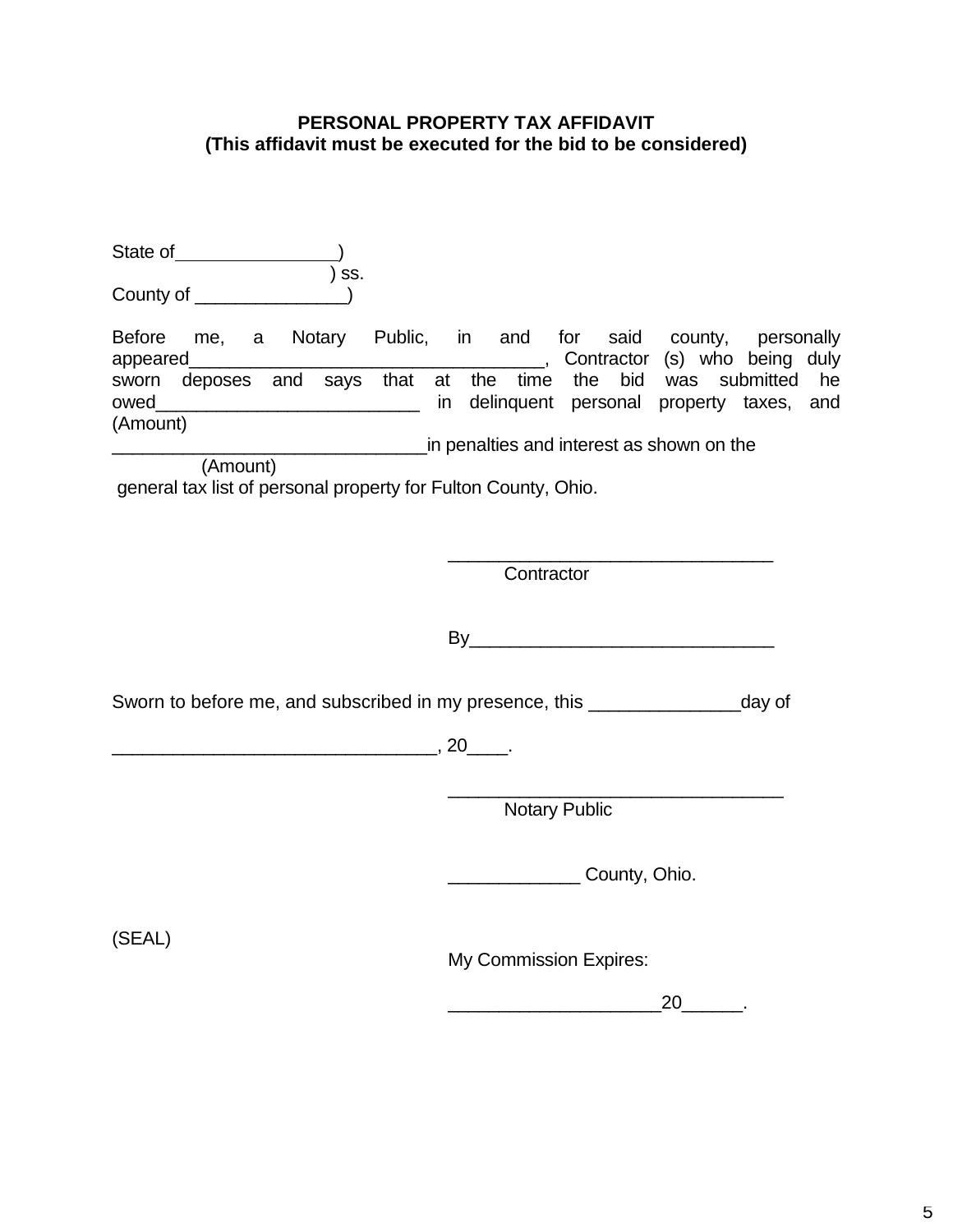#### **NON-DISCRIMINATION AFFIDAVIT**

| (This affidavit must be executed for the bid to be considered) |  |
|----------------------------------------------------------------|--|
|----------------------------------------------------------------|--|

| <b>STATE OF</b>  | SS      |                                                         |
|------------------|---------|---------------------------------------------------------|
| <b>COUNTY OF</b> |         |                                                         |
| Name             |         | being first duly sworn, deposes and says that he/she is |
|                  | of      | the party                                               |
| Title            | Company |                                                         |

that made the foregoing proposal or bid; that such party does not and shall not discriminate against any employee or applicant for employment because of race, creed, sex, disability or military status as defined in section 4112.01 of the Ohio Revised Code, or color as is described and prohibited by Section 153.59 and/or 125.111 of the Ohio Revised Code. Furthermore, if awarded the contract under this proposal or bid, said party shall indemnify and hold harmless the Fulton County Board of Commissioners for any violations of Section 153.59 or 125.111 of the Ohio Revised Code made by any contractor, subcontractor or any person who works on behalf of the party relating to the ensuing contract.

|                                                                                         | Signature           |
|-----------------------------------------------------------------------------------------|---------------------|
|                                                                                         | Affiant             |
|                                                                                         | Company             |
|                                                                                         | Address             |
|                                                                                         | City/State/Zip Code |
| Sworn to and subscribed before me this _______ day of ________________, 20_____. (Seal) |                     |
|                                                                                         |                     |

My Commission Expires: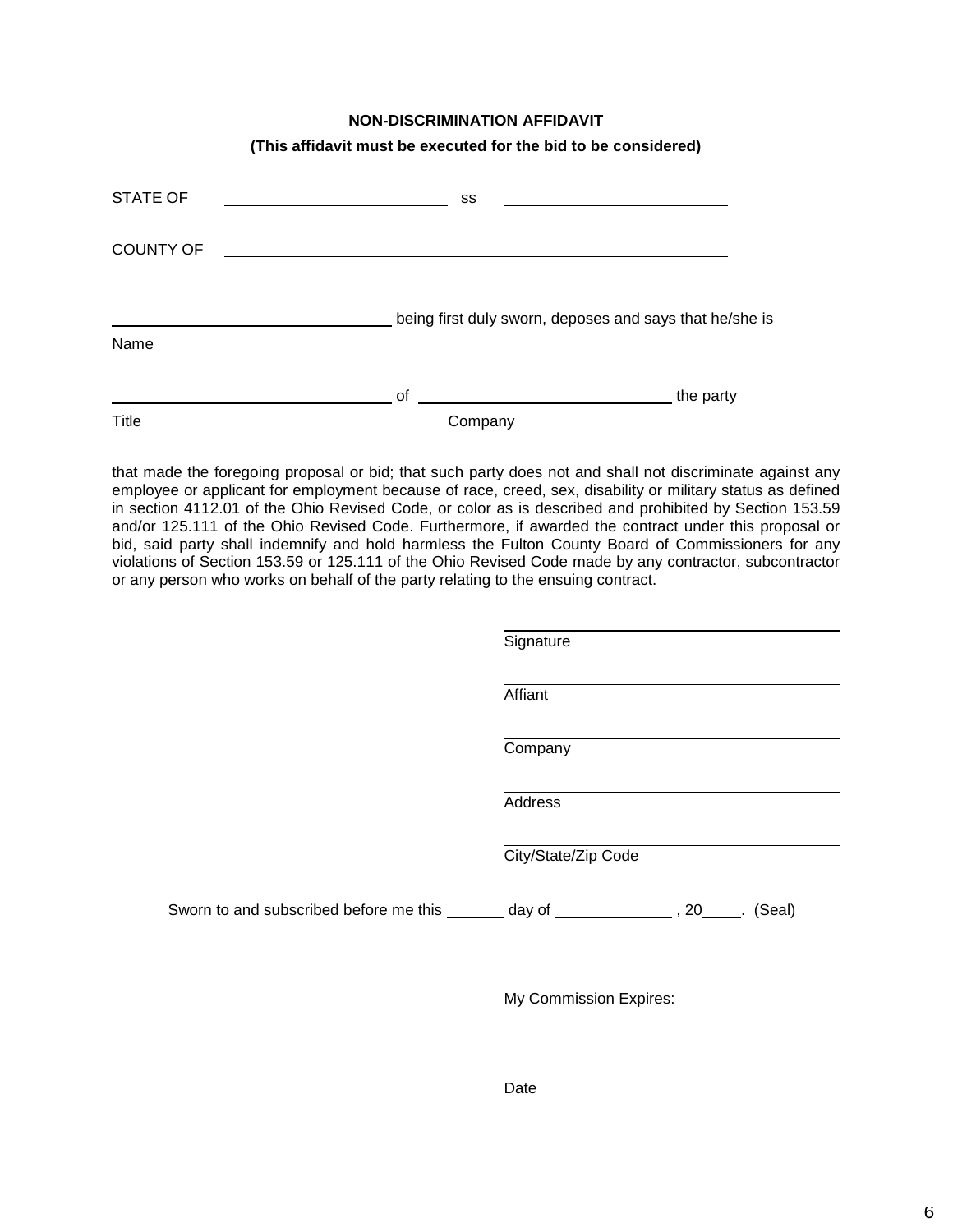## **NO FINDINGS FOR RECOVERY AFFIDAVIT** *(O.R.C. Section 9.24)* **(This affidavit must be executed for the bid to be considered)**

THIS FORM MUST BE COMPLETED IN ITS ENTIRETY AND NOTARIZED

| $\overline{\text{(NAME)}}$ , $\overline{\text{}}$                                                  |                                                                   |             |        |  |
|----------------------------------------------------------------------------------------------------|-------------------------------------------------------------------|-------------|--------|--|
| COMPANY)                                                                                           | (TITLE)                                                           | (NAME OF    |        |  |
| affirm that at the time that I submitted the bid for ___________                                   |                                                                   | (BID TITLE) |        |  |
| to the Board of Fulton County Commissioners on ____________________________that                    |                                                                   |             |        |  |
| HAS / HAS / HAS / HAS / HAS / HAS / HAS / HAS / HAS / HAS / HAS / HAS / HAS / HAS / HAS / HAS 2012 | HAS / HAS NO unresolved finding for recovery from<br>(CIRCLE ONE) |             |        |  |
| the State Auditor per Ohio Revised Code 9.24.                                                      |                                                                   |             |        |  |
| (If there is a unresolved finding for recovery from the State Auditor, please complete the         | following section)                                                |             |        |  |
| The amount of unresolved finding for recovery due the State Auditor is                             |                                                                   |             |        |  |
| and unpaid penalties and interest are _______<br>(AMOUNT)<br>(AMOUNT)                              |                                                                   |             |        |  |
|                                                                                                    | (SIGNATURE)                                                       |             |        |  |
|                                                                                                    | (COMPANY)                                                         |             |        |  |
|                                                                                                    | (DATE)                                                            |             |        |  |
| Sworn to and subscribed before me this __________day of, ______________ 20____.                    |                                                                   |             | (SEAL) |  |
|                                                                                                    | (NOTARY)                                                          |             |        |  |
|                                                                                                    | My Commission Expires:                                            |             |        |  |

(DATE)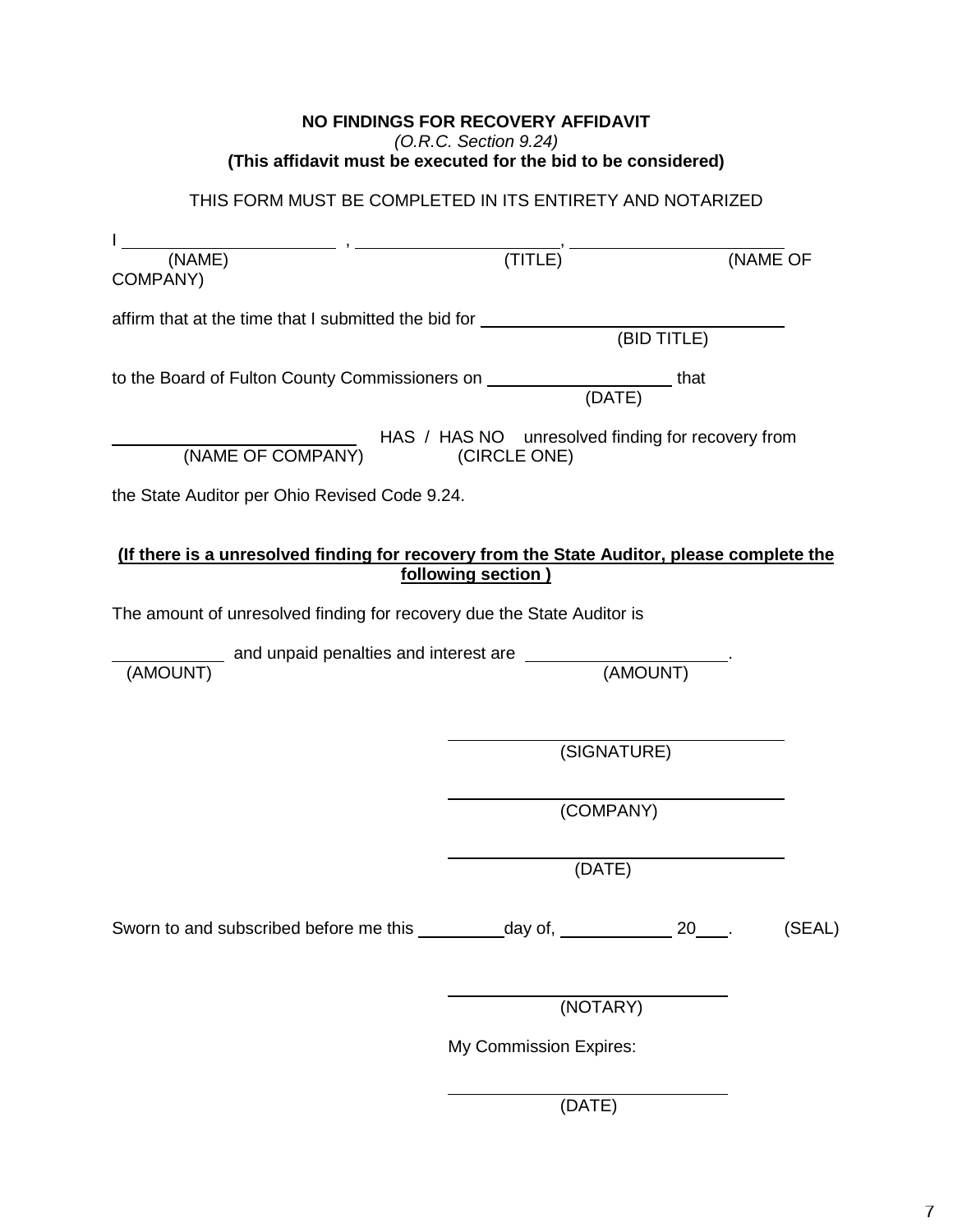## **\*\*\*\*\*\*\*\*\*\*\*\*\*\*\*\*\*\*\*\*\*\*\*\*\*\*\* FOR INSTRUCTIONAL USE ONLY \*\*\*\*\*\*\*\*\*\*\*\*\*\*\*\*\*\*\*\*\*\*\*\*\*\*\***

# **READ BEFORE COMPLETING YOUR DMA FORM**

#### **Forms not conforming to the specifications listed below or not submitted to the appropriate agency or office will not be processed.**

• To complete this form, you will need a copy of the Terrorist Exclusion List for reference. The Terrorist Exclusion List can be found on the Ohio Homeland Security Web site at the following address:

http://www.homelandsecurity.ohio.gov/dma/dma.asp

- Be sure you have the correct DMA form. If you are applying for a state issued license, permit, certification or registration, the "State Issued License" DMA form must be completed (HLS 0036). If you are applying for employment with a government entity, the "Public Employment" DMA form must be completed (HLS 0037). If you are obtaining a contract to conduct business with or receive funding from a government entity, the "Government Business and Funding Contracts" DMA form must be completed (HLS 0038).
- Your DMA form is to be submitted to the issuing agency or entity. "Issuing agency or entity" means the government agency or office that has requested the form from you or the government agency or office to which you are applying for a license, employment or a business contract. For example, if you are seeking a business contract with the Ohio Department of Commerce's Division of Financial Institutions, then the form needs to be submitted to the Department of Commerce's Division of Financial Institutions. Do NOT send the form to the Ohio Department of Public Safety UNLESS you are seeking a license from or employment or business contract with one of its eight divisions listed below.
- Department of Public Safety Divisions: **Administration** Ohio Bureau of Motor Vehicles Ohio Emergency Management Agency Ohio Emergency Medical Services

Ohio Homeland Security**\*** Ohio Investigative Unit Ohio Criminal Justice Services Ohio State Highway Patrol

• **\*** DO **NOT** SEND THE FORM TO OHIO HOMELAND SECURITY UNLESS OTHERWISE DIRECTED. FORMS SENT TO THE WRONG AGENCY OR ENTITY WILL NOT BE PROCESSED.

**\*\*\*\*\*\*\*\*\*\*\*\*\*\*\*\*\*\*\*\*\*\*\*\*\*\*\* FOR INSTRUCTIONAL USE ONLY \*\*\*\*\*\*\*\*\*\*\*\*\*\*\*\*\*\*\*\*\*\*\*\*\*\*\***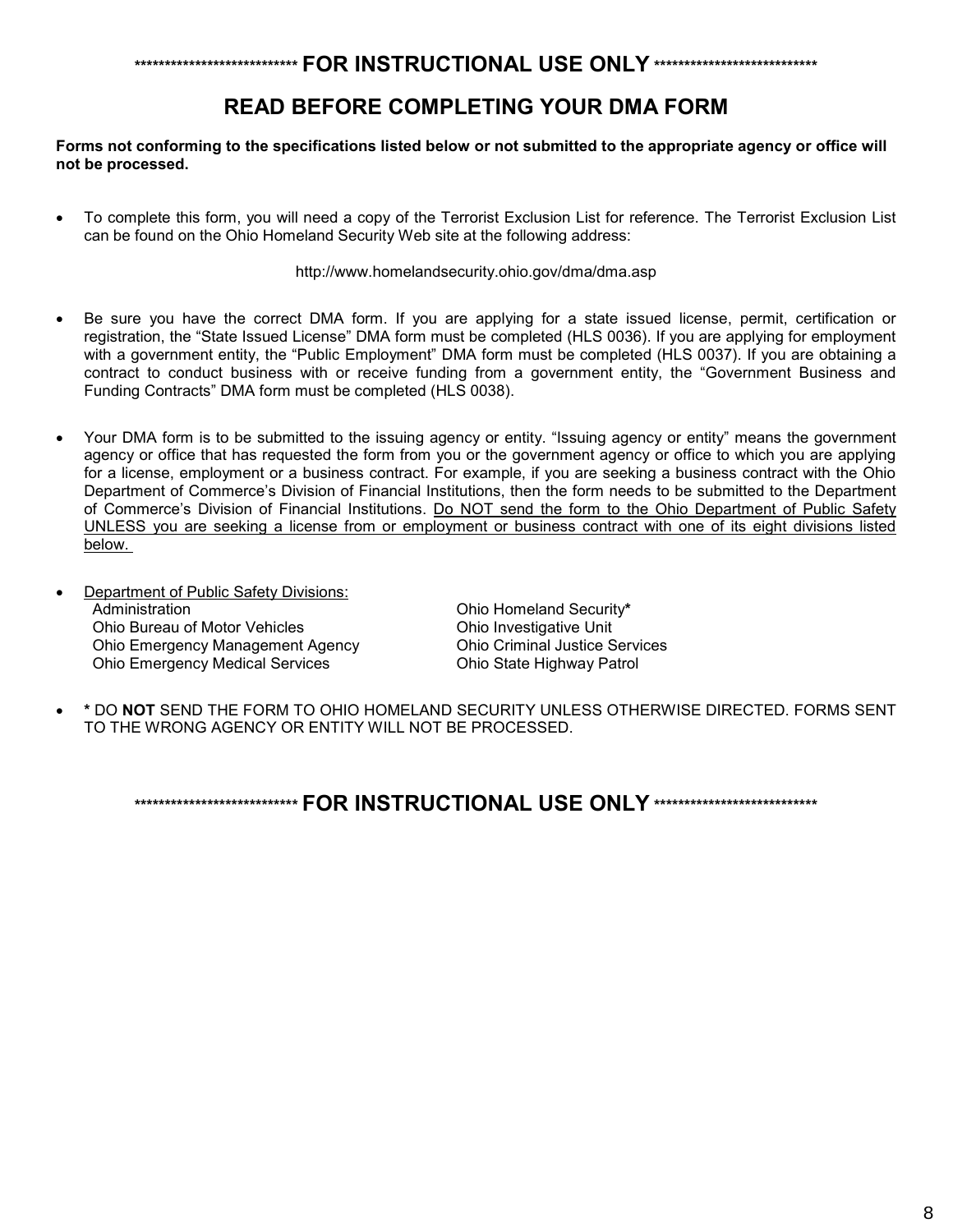

## **GOVERNMENT BUSINESS AND FUNDING CONTRACTS**

**In accordance with section 2909.33 of the Ohio Revised Code**

#### **DECLARATION REGARDING MATERIAL ASSISTANCE/NONASSISTANCE TO A TERRORIST ORGANIZATION**

This form serves as a declaration by an applicant for a government contract or funding of material assistance/nonassistance to an organization on the U.S. Department of State Terrorist Exclusion List ("TEL"). Please see the Ohio Homeland Security Division Web site for a copy of the TEL.

Any answer of "yes" to any question, or the failure to answer "no" to any question on this declaration shall serve as a disclosure that material assistance to an organization identified on the U.S. Department of State Terrorist Exclusion List has been provided. Failure to disclose the provision of material assistance to such an organization or knowingly making false statements regarding material assistance to such an organization is a felony of the fifth degree.

For the purposes of this declaration, "material support or resources" means currency, payment instruments, other financial securities, funds, transfer of funds, financial services, communications, lodging, training, safe houses, false documentation or identification, communications equipment, facilities, weapons, lethal substances, explosives, personnel, transportation, and other physical assets, except medicine or religious materials.

#### **COMPLETE THIS SECTION ONLY IF YOU ARE AN INDEPENDENT CONTRACTOR** LAST NAME

|                                                                                                                                                                                                                                   | <b>LAST NAME</b><br><b>FIRST NAME</b>                                                                                                                                                                                                             |              |  | MI                |                             |               |  |  |
|-----------------------------------------------------------------------------------------------------------------------------------------------------------------------------------------------------------------------------------|---------------------------------------------------------------------------------------------------------------------------------------------------------------------------------------------------------------------------------------------------|--------------|--|-------------------|-----------------------------|---------------|--|--|
|                                                                                                                                                                                                                                   | <b>HOME ADDRESS</b>                                                                                                                                                                                                                               |              |  |                   |                             |               |  |  |
| <b>CITY</b>                                                                                                                                                                                                                       |                                                                                                                                                                                                                                                   | <b>STATE</b> |  | ZIP               |                             | <b>COUNTY</b> |  |  |
|                                                                                                                                                                                                                                   | <b>HOME PHONE</b>                                                                                                                                                                                                                                 |              |  | <b>WORK PHONE</b> |                             |               |  |  |
|                                                                                                                                                                                                                                   | <b>COMPLETE THIS SECTION ONLY IF YOU ARE A COMPANY, BUSINESS OR ORGANIZATION</b>                                                                                                                                                                  |              |  |                   |                             |               |  |  |
|                                                                                                                                                                                                                                   | BUSINESS/ORGANIZATION NAME                                                                                                                                                                                                                        |              |  |                   | <b>PHONE</b>                |               |  |  |
|                                                                                                                                                                                                                                   | <b>BUSINESS ADDRESS</b>                                                                                                                                                                                                                           |              |  |                   |                             |               |  |  |
| <b>CITY</b>                                                                                                                                                                                                                       |                                                                                                                                                                                                                                                   | <b>STATE</b> |  | <b>ZIP</b>        |                             | <b>COUNTY</b> |  |  |
| BUSINESS/ORGANIZATION REPRESENTATIVE NAME<br><b>TITLE</b>                                                                                                                                                                         |                                                                                                                                                                                                                                                   |              |  |                   |                             |               |  |  |
| <b>DECLARATION</b><br>In accordance with section 2909.32 (A)(2)(b) of the Ohio Revised Code<br>For each question, indicate either "yes," or "no" in the space provided. Responses must be truthful to the best of your knowledge. |                                                                                                                                                                                                                                                   |              |  |                   |                             |               |  |  |
| 1. Are you a member of an organization on the U.S. Department of State Terrorist Exclusion List?                                                                                                                                  |                                                                                                                                                                                                                                                   |              |  | Yes               | l No                        |               |  |  |
| 2. Have you used any position of prominence you have with any country to persuade others to support an organization on the U.S.<br>Department of State Terrorist Exclusion List?                                                  |                                                                                                                                                                                                                                                   |              |  |                   | Yes                         | <b>No</b>     |  |  |
|                                                                                                                                                                                                                                   | 3. Have you knowingly solicited funds or other things of value for an organization on the U.S. Department of State Terrorist Exclusion<br>List?                                                                                                   |              |  |                   | Yes                         | <b>No</b>     |  |  |
|                                                                                                                                                                                                                                   | 4. Have you solicited any individual for membership in an organization on the U.S. Department of State Terrorist Exclusion List?                                                                                                                  |              |  |                   |                             |               |  |  |
| 5. Have you committed an act that you know, or reasonably should have known, affords "material support or resources" to an<br>organization on the U.S. Department of State Terrorist Exclusion List?                              |                                                                                                                                                                                                                                                   |              |  | Yes<br>Yes        | N <sub>o</sub><br><b>No</b> |               |  |  |
|                                                                                                                                                                                                                                   | 6. Have you hired or compensated a person you knew to be a member of an organization on the U.S. Department of State Terrorist<br>Exclusion List, or a person you knew to be engaged in planning, assisting, or carrying out an act of terrorism? |              |  |                   |                             |               |  |  |

If an applicant is prohibited from receiving a government contract or funding due to a positive indication on this form, the applicant may request the Ohio Department of Public Safety to review the prohibition. Please see the Ohio Homeland Security Web site for information on how to file a request for review.

#### **CERTIFICATION**

I hereby certify that the answers I have made to all of the questions on this declaration are true to the best of my knowledge. I understand that if this declaration is not completed in its entirety, it will not be processed and I will be automatically disqualified. I understand that I am responsible for the correctness of this declaration. I understand that failure to disclose the provision of material assistance to an organization identified on the U.S. Department of State Terrorist Exclusion List, or knowingly making false statements regarding material assistance to such an organization is a felony of the fifth degree. I understand that any answer of "yes" to any question, or the failure to answer "no" to any question on this declaration shall serve as a disclosure that material assistance to an organization identified on the U.S. Department of State Terrorist Exclusion List has been provided by myself or my organization. If I am signing this on behalf of a company, business or organization, I hereby acknowledge that I have the authority to make this certification on behalf of the company, business or organization referenced above on of this declaration.

| URE<br>$\mathsf{u}$ of SIGNATT<br>$\cdots$<br><b>APF</b><br>CAN' | $- - -$<br>. . |
|------------------------------------------------------------------|----------------|
| $\overline{\mathbf{v}}$<br>́                                     |                |

 $7$  Yes  $1$  No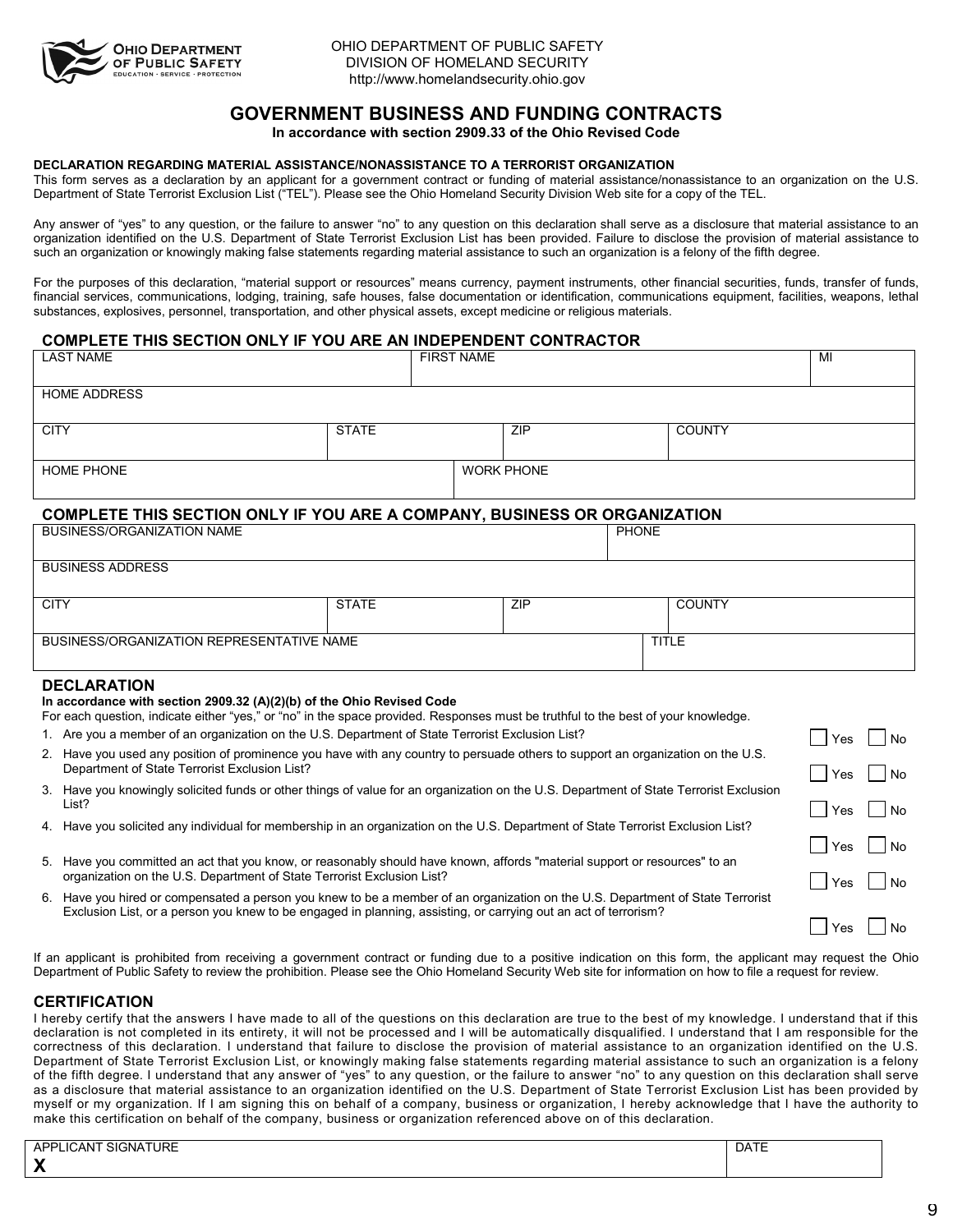### 4501:5-2-06 APPENDIX

## OHIO DEPARTMENT OF PUBLIC SAFETY Division of Homeland Security

## U.S. Department of State Terrorist Exclusion List December 29, 2004

- 1. Afghan Support Committee (a.k.a. Ahya ul Turas; a.k.a. Jamiat Ayat-ur-Rhas al Islamia; a.k.a. Jamiat Ihya ul Turath al Islamia; a.k.a. Lajnat el Masa Eidatul Afghania)
- 2. Al Taqwa Trade, Property and Industry Company Ltd. (f.k.a. Al Taqwa Trade, Property and Industry; f.k.a. Al Taqwa Trade, Property and Industry Establishment; f.k.a. Himmat Establishment; a.k.a. Waldenberg, AG)
- 3. Al-Hamati Sweets Bakeries
- 4. Al-Ittihad al-Islami (AIAI)
- 5. Al-Manar
- 6. Al-Ma'unah
- 7. Al-Nur Honey Center
- 8. Al-Rashid Trust
- 9. Al-Shifa Honey Press for Industry and Commerce
- 10. Al-Wafa al-Igatha al-Islamia (a.k.a. Wafa Humanitarian Organization; a.k.a. Al Wafa; a.k.a. Al Wafa Organization)
- 11. Alex Boncayao Brigade (ABB)
- 12. Anarchist Faction for Overthrow
- 13. Army for the Liberation of Rwanda (ALIR) (a.k.a. Interahamwe, Former Armed Forces (EX-FAR))
- 14. Asbat al-Ansar
- 15. Babbar Khalsa International
- 16. Bank Al Taqwa Ltd. (a.k.a. Al Taqwa Bank; a.k.a. Bank Al Taqwa)
- 17. Black Star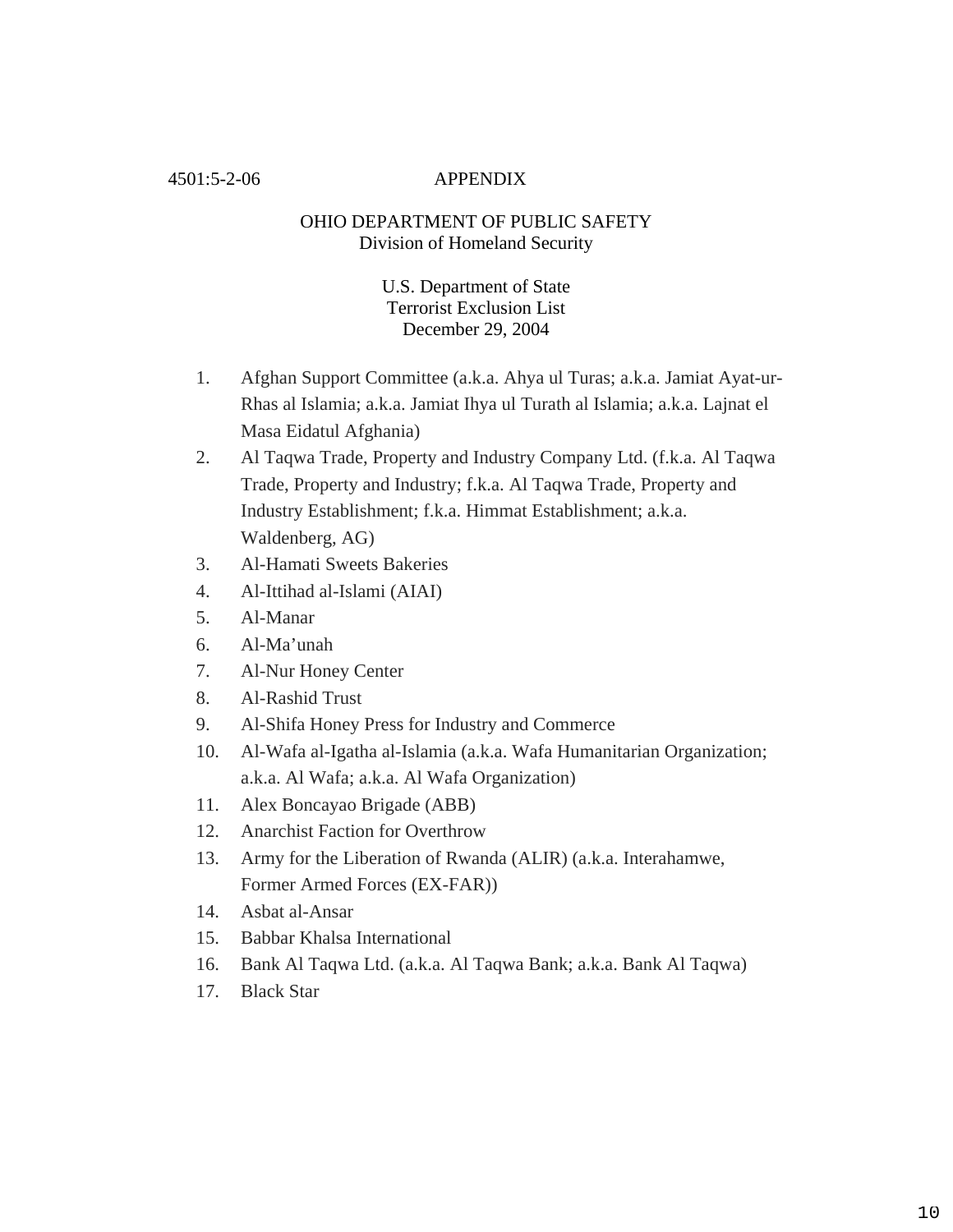- 18. Communist Party of Nepal (Maoist) (a.k.a. CPN(M); a.k.a. the United Revolutionary People's Council, a.k.a. the People's Liberation Army of Nepal)
- 19. Continuity Irish Republican Army (CIRA) (a.k.a. Continuity Army Council)
- 20. Darkazanli Company
- 21. Dhamat Houmet Daawa Salafia (a.k.a. Group Protectors of Salafist Preaching; a.k.a. Houmat Ed Daawa Es Salifiya; a.k.a. Katibat El Ahoual; a.k.a. Protectors of the Salafist Predication; a.k.a. El-Ahoual Battalion; a.k.a. Katibat El Ahouel; a.k.a. Houmate Ed-Daawa Es-Salafia; a.k.a. the Horror Squadron; a.k.a. Djamaat Houmat Eddawa Essalafia; a.k.a. Djamaatt Houmat Ed Daawa Es Salafiya; a.k.a. Salafist Call Protectors; a.k.a. Djamaat Houmat Ed Daawa Es Salafiya; a.k.a. Houmate el Da'awaa es-Salafiyya; a.k.a. Protectors of the Salafist Call; a.k.a. Houmat ed-Daaoua es-Salafia; a.k.a. Group of Supporters of the Salafiste Trend; a.k.a. Group of Supporters of the Salafist Trend)
- 22. Eastern Turkistan Islamic Movement (a.k.a. Eastern Turkistan Islamic Party; a.k.a. ETIM; a.k.a. ETIP)
- 23. First of October Antifascist Resistance Group (GRAPO) (a.k.a. Grupo de Resistencia Anti-Fascista Premero De Octubre)
- 24. Harakat ul Jihad i Islami (HUJI)
- 25. International Sikh Youth Federation
- 26. Islamic Army of Aden
- 27. Islamic Renewal and Reform Organization
- 28. Jamiat al-Ta'awun al-Islamiyya
- 29. Jamiat ul-Mujahideen (JUM)
- 30. Japanese Red Army (JRA)
- 31. Jaysh-e-Mohammed
- 32. Jayshullah
- 33. Jerusalem Warriors
- 34. Lashkar-e-Tayyiba (LET) (a.k.a. Army of the Righteous)
- 35. Libyan Islamic Fighting Group
- 36. Loyalist Volunteer Force (LVF)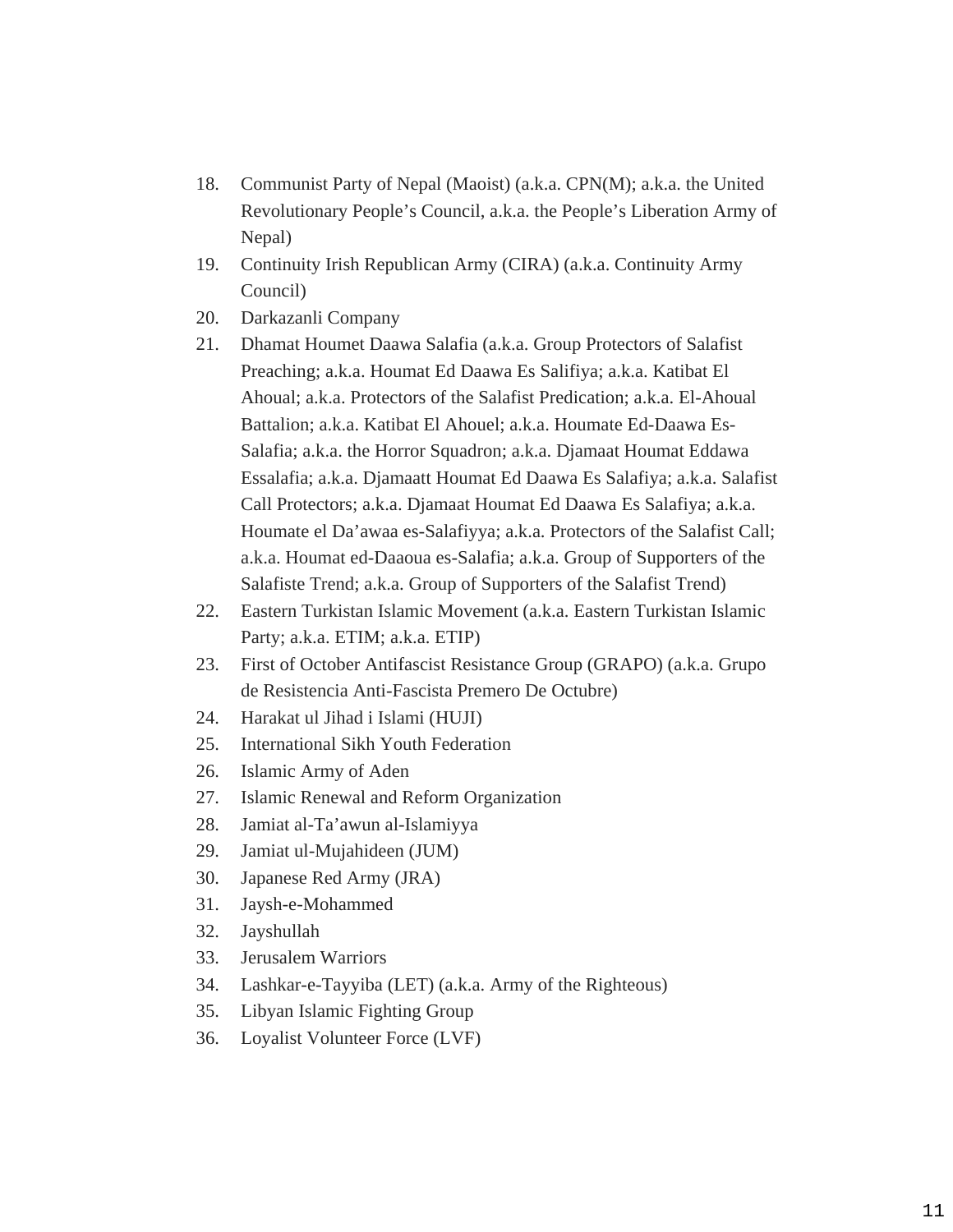- 37. Makhtab al-Khidmat
- 38. Moroccan Islamic Combatant Group (a.k.a. GICM; a.k.a. Groupe Islamique Combattant Marocain)
- 39. Nada Management Organization (f.k.a. Al Taqwa Management Organization SA)
- 40. New People's Army (NPA)
- 41. Orange Volunteers (OV)
- 42. People Against Gangsterism and Drugs (PAGAD)
- 43. Red Brigades-Combatant Communist Party (BR-PCC)
- 44. Red Hand Defenders (RHD)
- 45. Revival of Islamic Heritage Society (Pakistan and Afghanistan offices -- Kuwait office not designated) (a.k.a. Jamia Ihya ul Turath; a.k.a. Jamiat Ihia Al- Turath Al-Islamiya; a.k.a. Revival of Islamic Society Heritage on the African Continent)
- 46. Revolutionary Proletarian Nucleus
- 47. Revolutionary United Front (RUF)
- 48. Salafist Group for Call and Combat (GSPC)
- 49. The Allied Democratic Forces (ADF)
- 50. The Islamic International Brigade (a.k.a. International Battalion, a.k.a. Islamic Peacekeeping International Brigade, a.k.a. Peacekeeping Battalion, a.k.a. The International Brigade, a.k.a. The Islamic Peacekeeping Army, a.k.a. The Islamic Peacekeeping Brigade)
- 51. The Lord's Resistance Army (LRA)
- 52. The Pentagon Gang
- 53. The Riyadus-Salikhin Reconnaissance and Sabotage Battalion of Chechen Martyrs (a.k.a. Riyadus-Salikhin Reconnaissance and Sabotage Battalion, a.k.a. Riyadh-as-Saliheen, a.k.a. the Sabotage and Military Surveillance Group of the Riyadh al-Salihin Martyrs, a.k.a. Riyadus-Salikhin Reconnaissance and Sabotage Battalion of Shahids (Martyrs))
- 54. The Special Purpose Islamic Regiment (a.k.a. the Islamic Special Purpose Regiment, a.k.a. the al-Jihad-Fisi-Sabililah Special Islamic Regiment, a.k.a. Islamic Regiment of Special Meaning)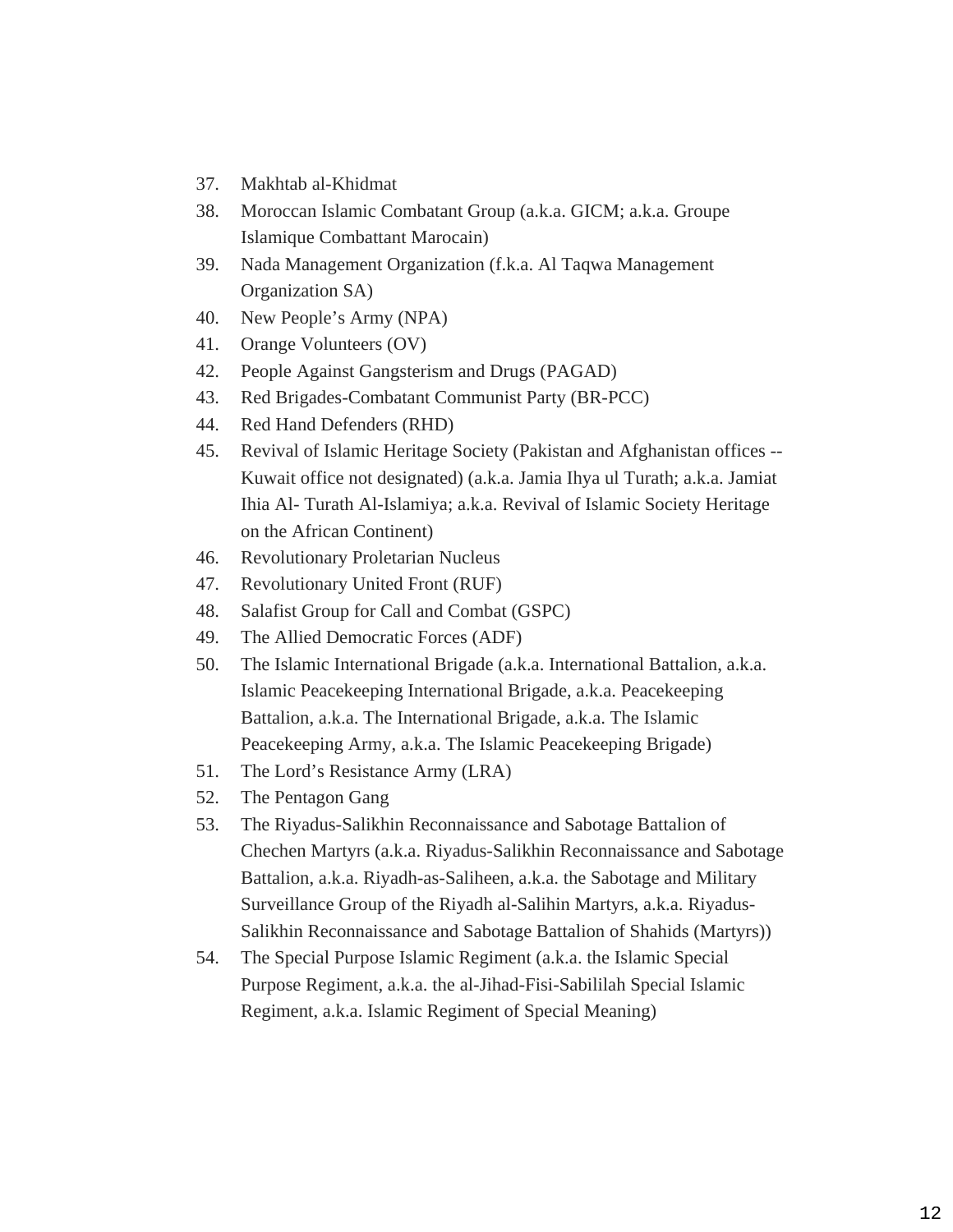- 55. Tunisian Combat Group (a.k.a. GCT, a.k.a. Groupe Combattant Tunisien, a.k.a. Jama'a Combattante Tunisien, a.k.a. JCT; a.k.a. Tunisian Combatant Group)
- 56. Turkish Hizballah
- 57. Ulster Defense Association (a.k.a. Ulster Freedom Fighters)
- 58. Ummah Tameer E-Nau (UTN) (a.k.a. Foundation for Construction; a.k.a. Nation Building; a.k.a. Reconstruction Foundation; a.k.a. Reconstruction of the Islamic Community; a.k.a. Reconstruction of the Muslim Ummah; a.k.a. Ummah Tameer I-Nau; a.k.a. Ummah Tameer E-Nau; a.k.a. Ummah Tameer-I-Pau)
- 59. Youssef M. Nada & Co. Gesellschaft M.B.H.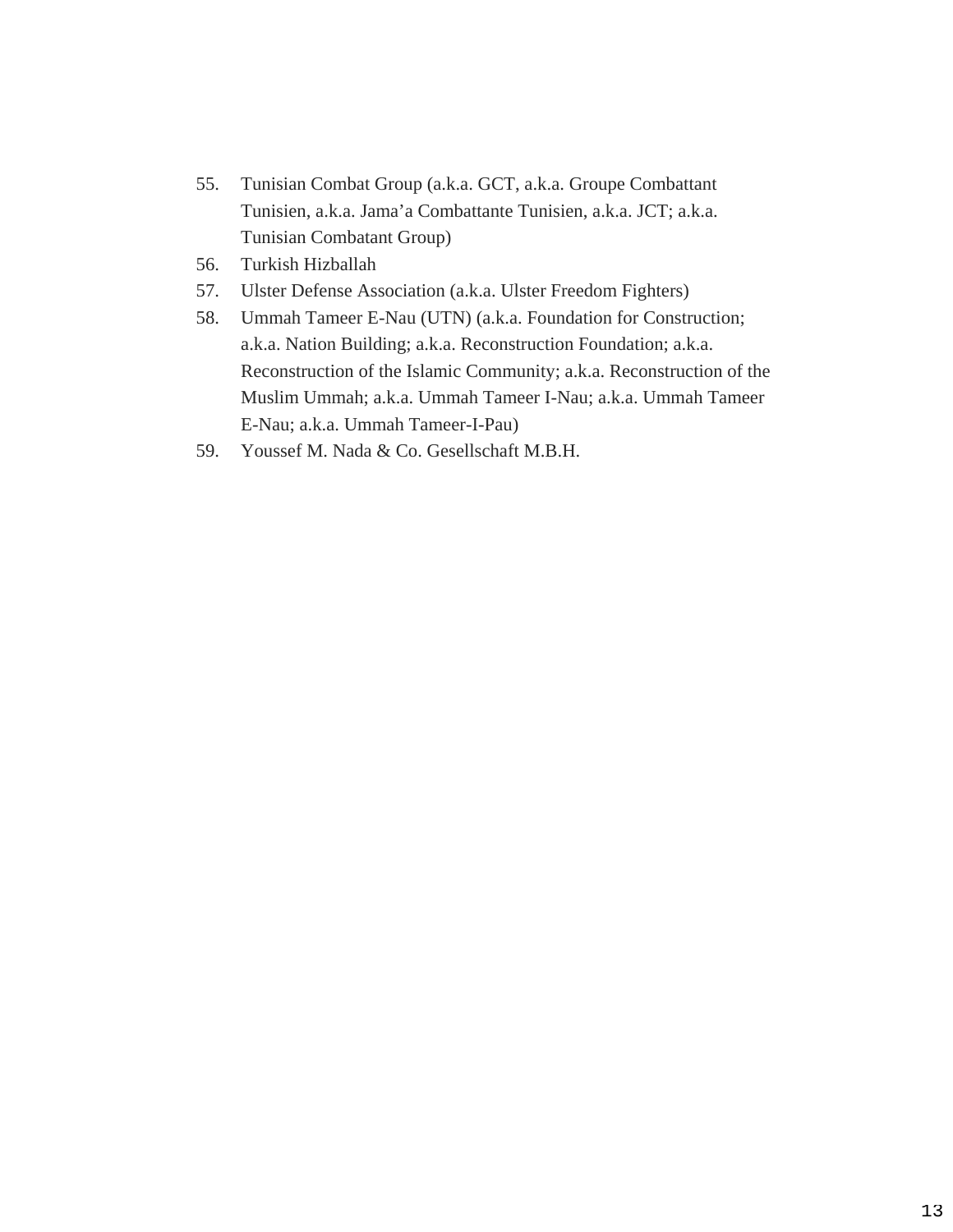### 4501:5-2-06 APPENDIX

## U.S. Department of State List of Designated Foreign Terrorist Organizations May 19, 2011

- 1. Abu Nidal Organization (ANO)
- 2. Abu Sayyaf Group (ASG)
- 3. Al-Aqsa Martyrs Brigade (AAMS)
- 4. Al-Shabaab
- 5. Ansar al-Islam (AAI)
- 6. Asbat al-Ansar
- 7. Aum Shinrikyo (AUM)
- 8. Basque Fatherland and Liberty (ETA)
- 9. Communist Party of the Philippines/New People's Army (CPP/NPA)
- 10. Continuity Irish Republican Army (CIRA)
- 11. Gama'a al-Islamiyya (Islamic Group)
- 12. HAMAS (Islamic Resistance Movement)
- 13. Harakat ul-Jihad-i-Islami/Bangladesh (HUJI-B)
- 14. Harakat ul-Mujahidin (HUM)
- 15. Hizballah (Party of God)
- 16. Islamic Jihad Union (IJU)
- 17. Islamic Movement of Uzbekistan (IMU)
- 18. Jaish-e-Mohammed (JEM) (Army of Mohammed)
- 19. Jemaah Islamiya organization (JI)
- 20. Kahane Chai (Kach)
- 21. Kata'ib Hizballah (KH)
- 22. Kongra-Gel (KGK, formerly Kurdistan Workers' Party, PKK, KADEK)
- 23. Lashkar-e Tayyiba (LT) (Army of the Righteous)
- 24. Lashkar i Jhangvi (LJ)
- 25. Liberation Tigers of Tamil Eelam (LTTE)
- 26. Libyan Islamic Fighting Group (LIFG)
- 27. Moroccan Islamic Combatant Group (GICM)
- 28. Mujahedin-e Khalq Organization (MEK)
- 29. National Liberation Army (ELN)
- 30. Palestine Liberation Front (PLF)
- 31. Palestinian Islamic Jihad (PIJ)
- 32. Popular Front for the Liberation of Palestine (PFLP)
- 33. PFLP-General Command (PFLP-GC)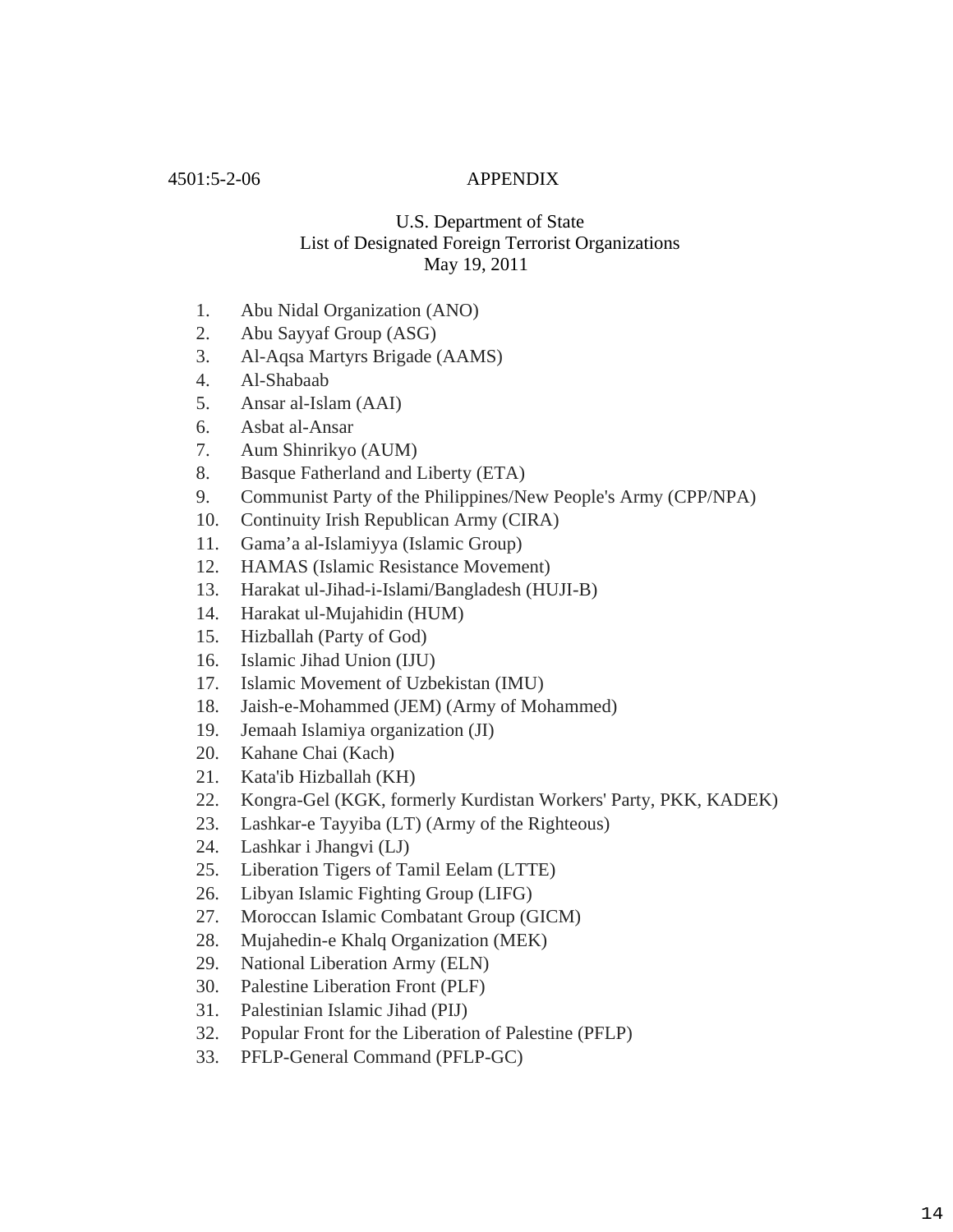- 34. al-Qaida in Iraq (AQI)
- 35. al-Qa'ida (AQ)
- 36. al-Qa'ida in the Arabian Peninsula (AQAP)
- 37. al-Qaida in the Islamic Maghreb (formerly GSPC)
- 38. Real IRA (RIRA)
- 39. Revolutionary Armed Forces of Colombia (FARC)
- 40. Revolutionary Organization 17 November (17N)
- 41. Revolutionary People's Liberation Party/Front (DHKP/C)
- 42. Revolutionary Struggle (RS)
- 43. Shining Path (Sendero Luminoso, SL)
- 44. United Self-Defense Forces of Colombia (AUC)
- 45. Harakat-ul Jihad Islami (HUJI)
- 46. Tehrik-e Taliban Pakistan (TTP)
- 47. Jundallah
- 48. Army of Islam (AOI)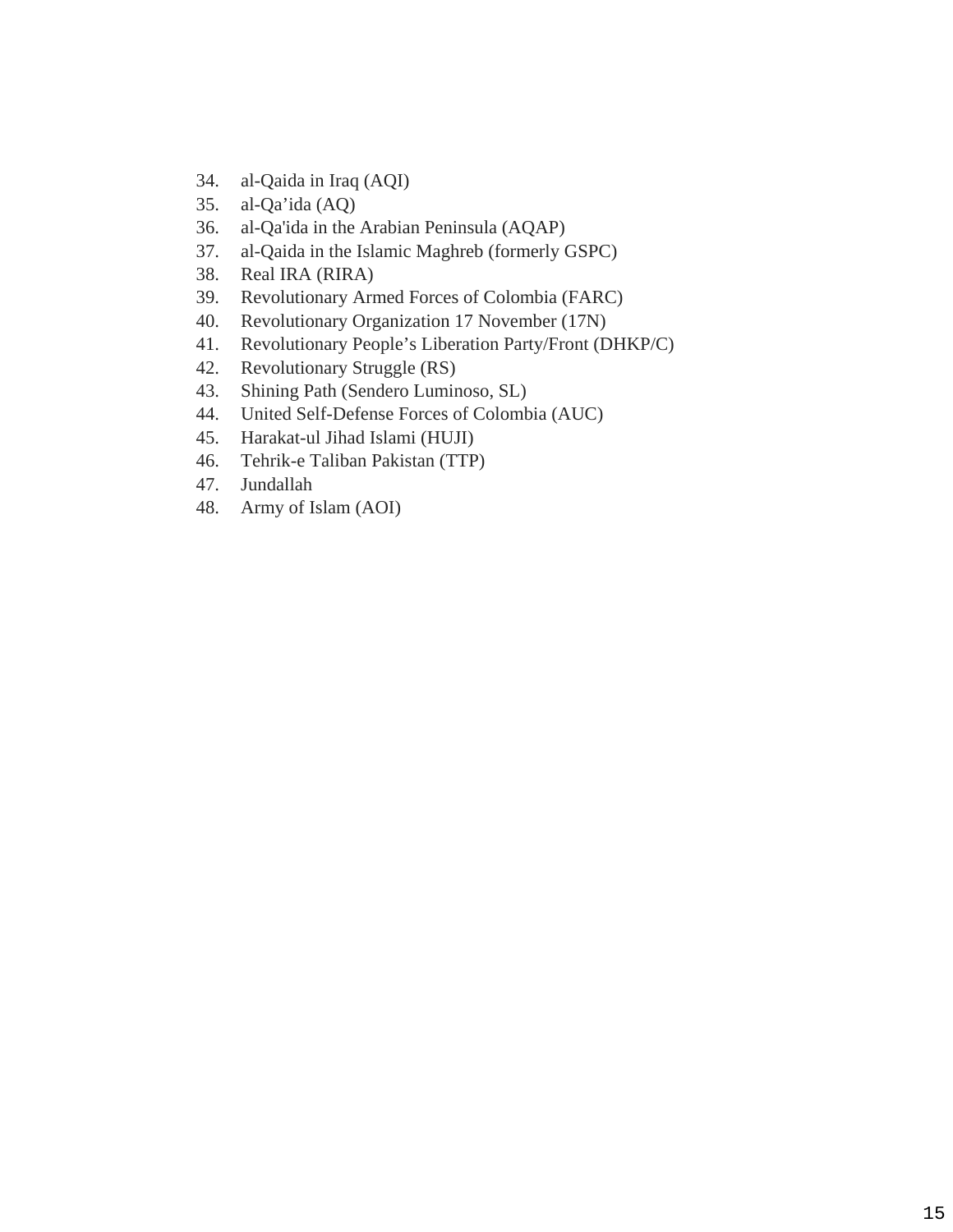### 4501:5-2-06 APPENDIX

U.S. Department of the Treasury Designated Charities and Potential Fundraising Front Organizations for Foreign Terrorist Organizations

- 1. Afghan Support Committee AKAs: Ahya Ul Turas Jamiat Ayat-Ur-Rhas Al Islamia Jamiat Ihya Ul Turath Ul Turath Al Islamia Lajnat Ul Masa Eidatul Afghani
- 2. Aid Organization of the Ulema AKAs: Al Rashid Trust Al Rushed Trust Al-Rushed Trust Al-Rashid Trust
- 3. Al Akhtar Trust AKAs: Al Akhtar Trust Al-Akhtar Trust International Akhtarabad Medical Camp Akhtar Medical Centre

#### 4. Al Aqsa Foundation

AKAs: Al-Aqsa International Foundation Al-Aqsa Charitable Foundation Sanabil al-Aqsa Charitable Foundation Al-Aqsa Sinabil Establishment Al-Aqsa Charitable Organization Charitable Al-Aqsa Establishment Mu'assa al-Aqsa al-Khayriyya Mu'assa Sanabil Al-Aqsa al- Khayriyya Aqssa Society Al-Aqsa Islamic Charitable Society Islamic Charitable Society for al-Aqsa Charitable Society to Help the Noble al-Aqsa Nusrat al-Aqsa al-Sharif

5. Al Furqan

AKAs: Dzemilijati Furkan Dzem'ijjetul Furqan Association for Citizens Rights and Resistance to Lies Dzemijetul Furkan Association of Citizens for the Support of Truth and Suppression of Lies Sirat Association for Education Culture and Building Society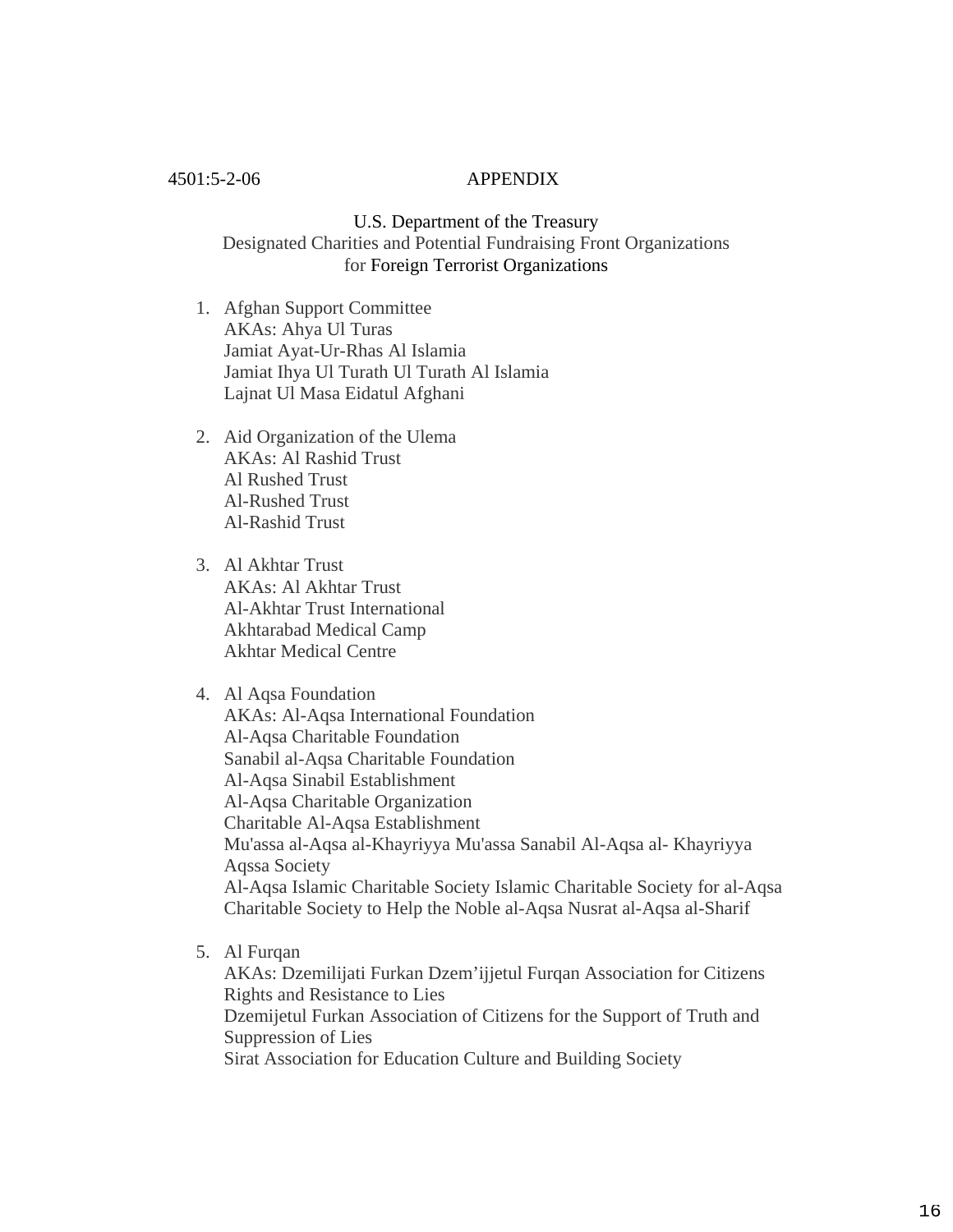Sirat Association for Education Cultural and to Create Society Sirat Istikamet In Siratel

- 6. Al-Haramain & Al Masjed Al-Aqsa Charity Foundation AKAs: Al Haramain, Al Masjed, Al Aqsa, Al Haramayn, Al Masjid, Al Aqsa, Al-Haramayn, and Al Masjid Al Aqsa Charitable Foundation
- 7. Al Haramain Islamic Foundation (Afghanistan, Albania, Bangladesh, Bosnia, Comoros Islands, Ethiopia, Indonesia, Kenya, The Netherlands, Pakistan, Somalia, Tanzania, and United States)
- 8. Al Rashid Trust
- 9. Benevolence International Foundation AKA: Benevolent International Fund
- 10. Benevolence International Fund AKA: BIF
- 11. Bosanska Idealna Futura AKA: BIF
- 12. Commite de Bienfaisance et de Secours aux Palestiniens Association de Secours Palestinien AKAs: Association for Palestinian Aid Palestine Relief Committee Palestinian Aid Council Palestinian Aid Organization Palestinian Relief Society Relief Association for Palestine
- 13. Global Relief Foundation AKA: Fondation Secours Mondial
- 14. HAMAS-related Charities: HAMAS Fundraising The Holy Land Foundation for Relief and Development
- 15. International Islamic Relief Organization (Philippines and Indonesia) AKAs: International Islamic Relief Agency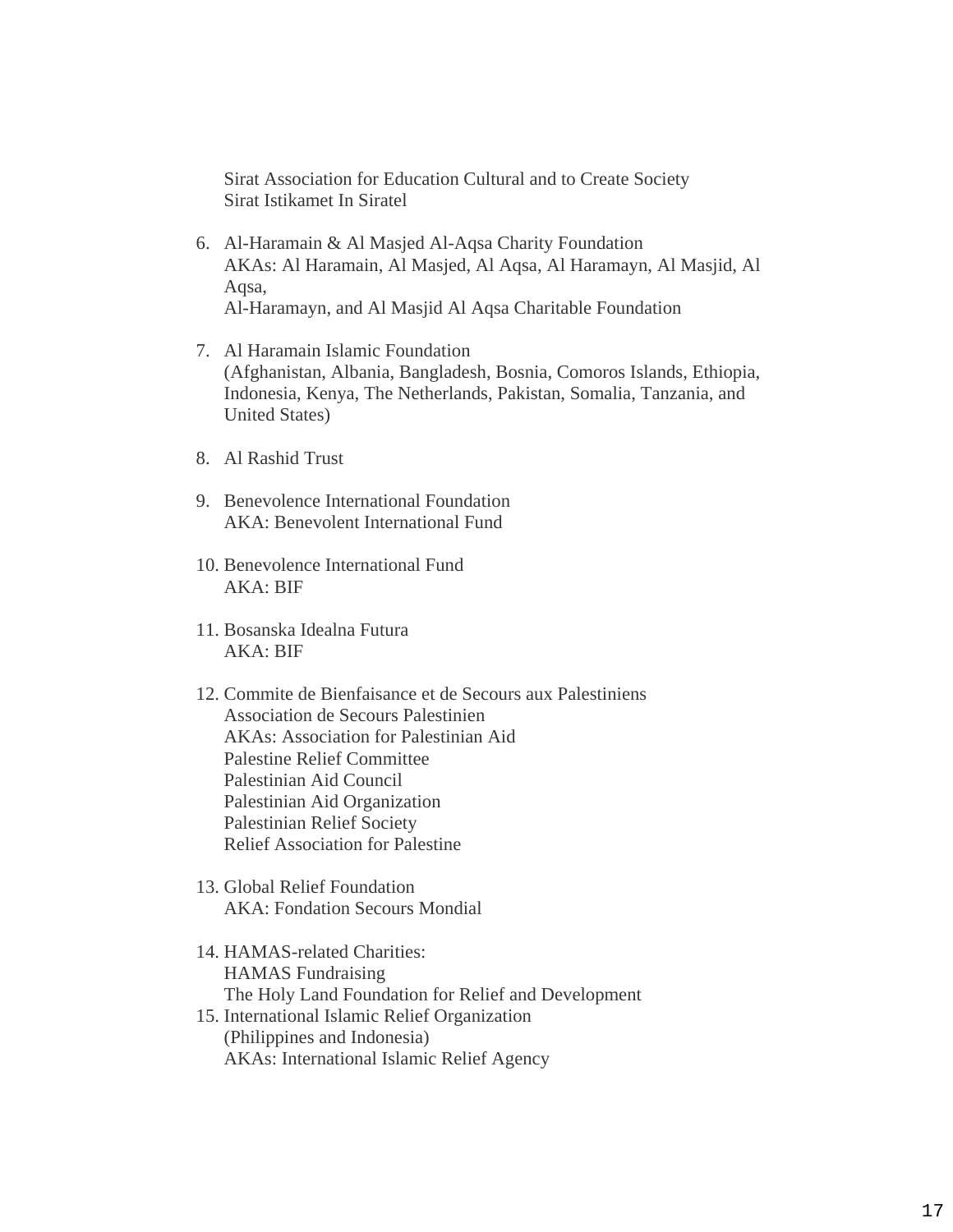International Relief Organization Islamic Relief Organization Islamic World Relief International Islamic Aid Organization Islamic Salvation Committee IIRO The Human Relief Committee of the Muslim World League World Islamic Relief Organization Al Igatha Al-Islamiya Hayat al-Aghatha al-Islamia al-Alamiya Hayat al-Igatha Hayat Al-'Igatha Ighatha Igatha Igassa Igasa Igase Egassa

- 16. Interpal/The Palestinian Relief and Development Fund AKAs: Relief and Development Fund For Palestine Welfare and Development Fund of Palestine Palestinian Aid and Support Fund
- 17. Islamic African Relief Agency (IARA)/Islamic Relief Agency (ISRA) AKAs: IARA Islamic Relief Agency ISRA, Islamic American Relief Agency Al-Wakala al-Islamiya l'il-Ighatha Al-Wakala al-Islamiya al-Afrikia l'il-Ighatha
- 18. Islamic Resistance Support Organization (IRSO) AKAs: Hayat al-Dam Lil-Muqawama al-Islamiya Islamic Resistance Support Association
- 19. Lajnat al Daawa al Islamiyya AKAs: Islamic Call Committee Lajna Aldawa Alisalmiah Lajna Aldawa Alislamia Lajna Aldawa Alislamiya Lajnat Al D'Awa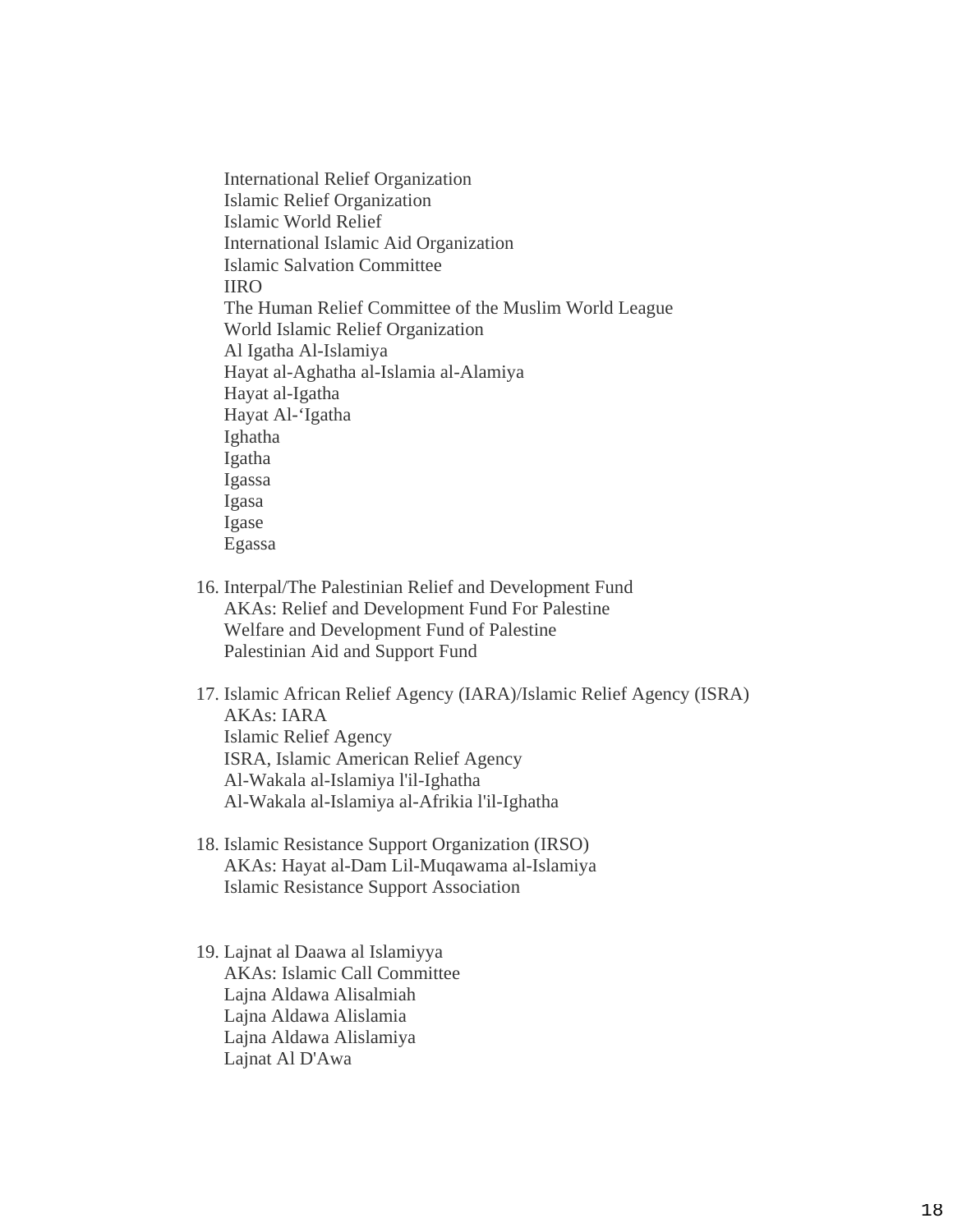Al Islámica Lajnat Al Daawa Al Islamiya Lajnat Al Dawa Lajnat Al Dawa Al Islamia Lajnat Aldawa Al Islamiah Lajnat Aldawa Alislamia

20. Makhtab al-Khidamat / Al Kifah

- 21. The Palestinian Association in Austria (PVOE) AKAs: Palestinian Union in Austria Palestinian League in Austria Palaestinaenser Verein Palaestinaenserverein Oesterreich Palaestinensisch Verband Oesterreich Palaestinensische Vereinigung Palaestininiensische Bereinigung Palestine League Palestine Union Palestinensische Ver In Sterreich PALESTINIAN ASSOCIATION Palestinian Association Palestinian League in Austria Palestinian Organization Palestinian Union Palestinian Union in Austria Palestinische Vereinigung PVOE
- 22. Rabita Trust
- 23. Revival of Islamic Heritage Society Pakistan and Afghanistan Branches AKAs: Jamia Ihya ul Turath Jamiat Ihia Al- Turath Al-Islamiya Revival of Islamic Society Heritage on the African Continent
- 24. The Sanabil Association for Relief and Development
- 25. Stichting Benevolence International Nederland AKA: BIF